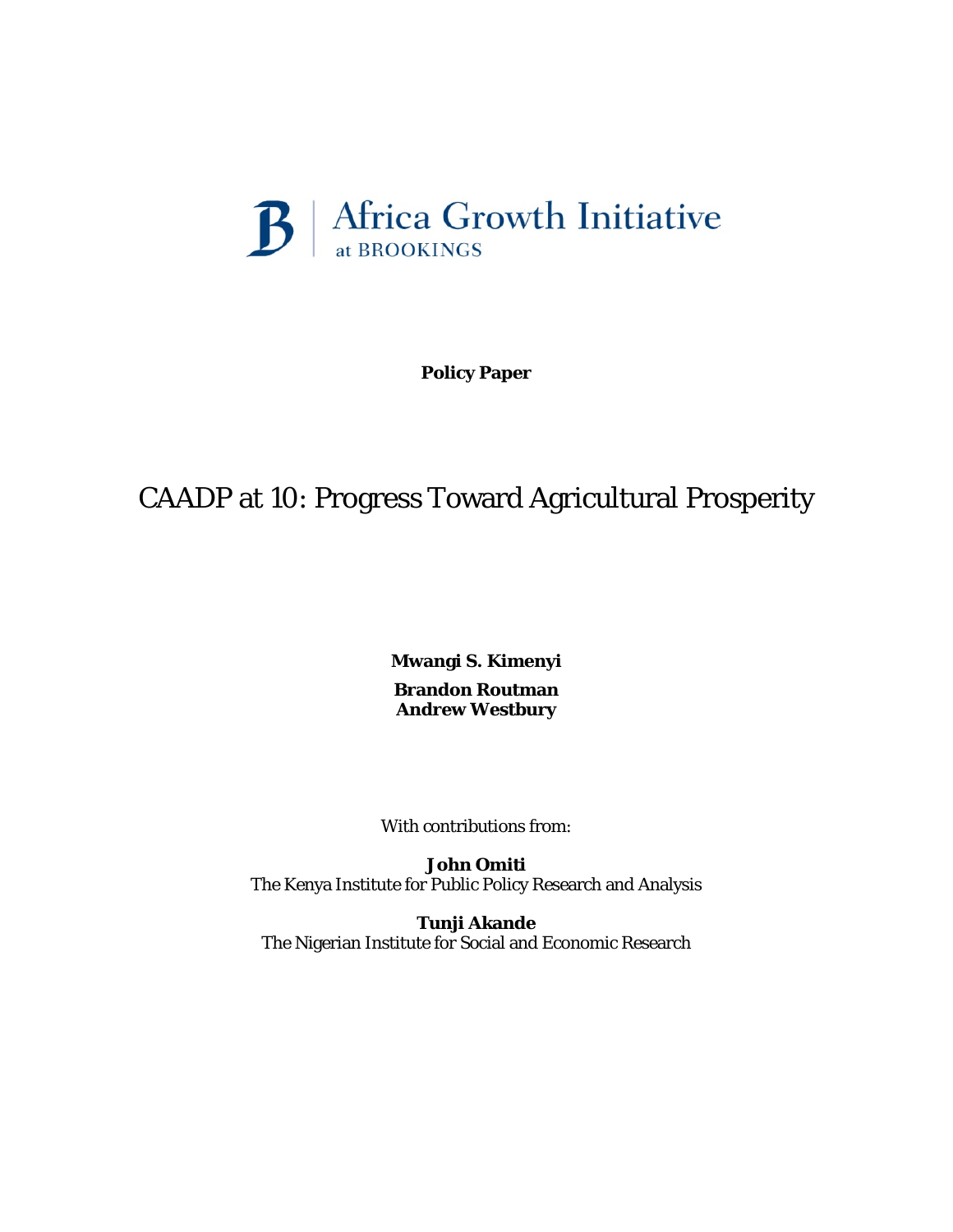# **Introduction to CAADP: Process, Partners and Progress**

Food security remains one of the key challenges that African countries confront today. This problem is most visibly evidenced by frequent food shortages and famines, such as the crisis in the Horn of Africa that lasted from July 2011 to February 2012 and impacted some 13 million people. But it is also illustrated in less visible, but no less dramatic, ways: The Food and Agriculture Organization (FAO) estimates that 26 percent of Africa's population is undernourished. Such a figure is not only tragic, but also has devastating long-term consequences for Africa's economic development. There is a clear link, for instance, between malnourishment and poor health and low education attainment, both important components of human capital.

Thus, for sustainable development to take root, Africa must attain food security, which should be accomplished largely through increasing its own production. Unfortunately, at present, Africa's agricultural productivity is extremely low. For instance, in 2010, the continent's cereal production was roughly 1,300 kilograms per hectare, roughly half of that of South Asia (World Bank, a). This poor performance is a result of a number of factors. First, the percentage of arable land that is irrigated in Africa is low, much smaller than an analogous percentage for Asia, 3 percent versus 47 percent (FAO, 2012). In addition, Africa uses less fertilizer than other regions of the globe; compare its 11 kilograms per hectare of arable land versus South Asia's 169 kilograms (World Bank, a). It also utilizes less machinery: In 2003, there were 1.3 tractors per hectare of arable land in the sub-Saharan region, while the Asia and the Pacific region averaged 14.9 (Ashburner and Kienzle, 2011).

The African Union (AU) has recognized the challenges these factors and low agricultural productivity present to the long-term development of the continent. In the AU's Second Ordinary Assembly held in July of 2003 in Maputo, Mozambique, African heads of state ratified an initiative called the Comprehensive Africa Agriculture Development Program (CAADP). The program, part of the New Partnership for Africa Development (NEPAD), was endorsed as a framework meant to create ambitious institutional and policy transformation in the agriculture sector. It was, and is, an agreed-upon *process* (the label "program" is, in some respects, a misnomer) that embodies unique goals and principles. For example, CAADP implementers sought to address fundamental obstacles to African agricultural development, including the sector's reliance on external technical assistance, the lack of African political leadership and commitment, as well as poor planning and coordination between national and regional stakeholders. Other agricultural programs initiated at the same time focused predominately on issues of emergency relief, offering short-term solutions, frequently implemented independent of national systems and protocols (Simmons and Howard, 2009).

The explicit goal of CAADP is to "eliminate hunger and reduce poverty through agriculture"<sup>[1](#page-1-0)</sup>. In pursuit of this aim, African governments commit to two "targets." The first is to achieve 6 percent annual growth in agricultural productivity by 2015. The second was to increase the allocation of national budgets directed to the agricultural sector to at least 10 percent. The program also has four stated objectives, or "pillars." They are:

 $C$ AADP Pillars<sup>[2](#page-1-1)</sup>

Pillar 1 "Extending the area under sustainable land and water

<span id="page-1-0"></span><sup>&</sup>lt;sup>1</sup> http://www.nepad-caadp.net/about-caadp.php

<span id="page-1-1"></span><sup>2</sup> <http://www.nepad-caadp.net/implementing-caadp-agenda.php>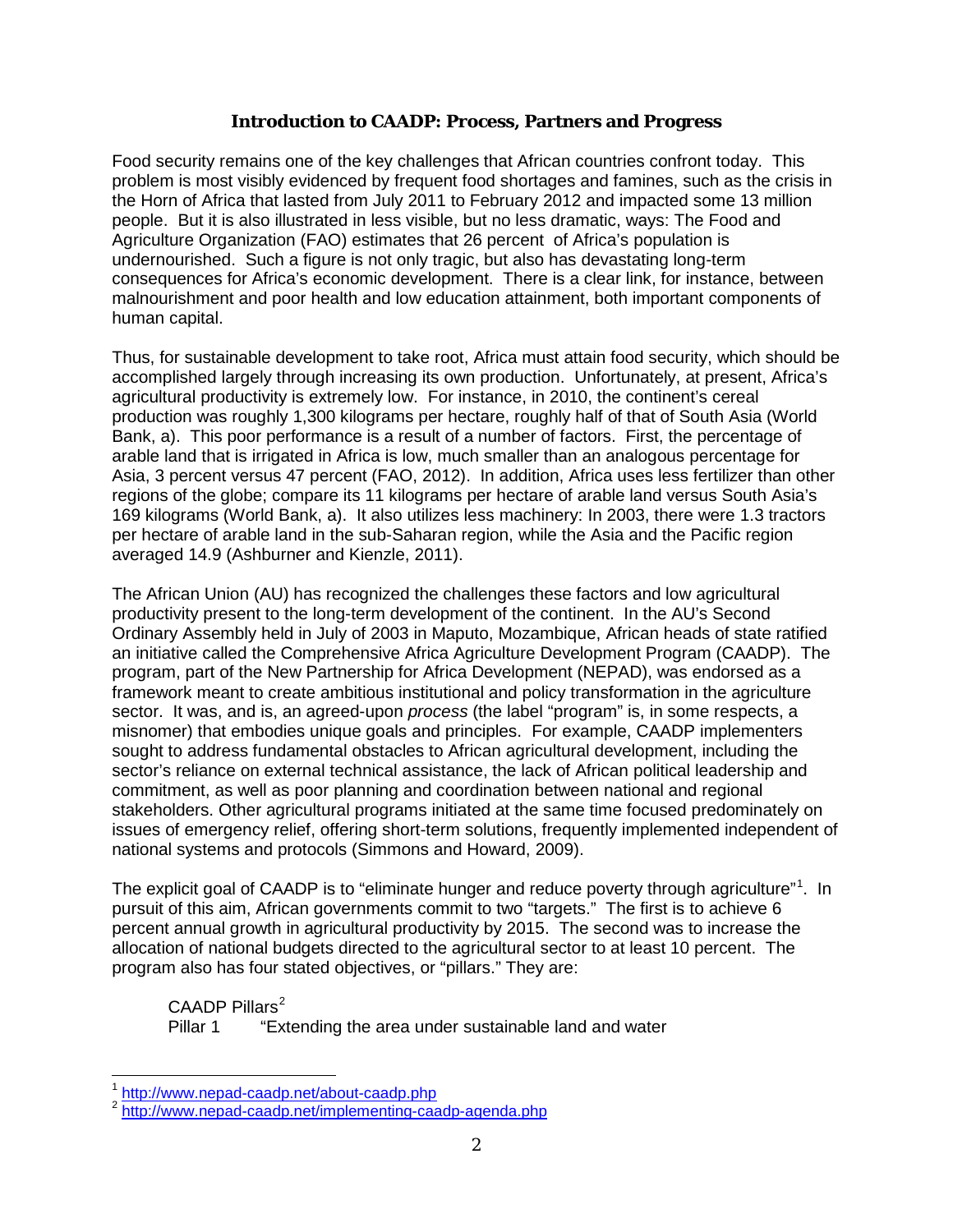management"

| Pillar 2 | "Improving rural infrastructure and trade-related capacities for<br>market access" |
|----------|------------------------------------------------------------------------------------|
| Pillar 3 | "Increasing food supply and reducing hunger"                                       |
| Pillar 4 | "Agricultural research, technology dissemination and adoption"                     |

# *The process*

These pillars support what could be thought of as the heart of CAADP, the country-level process, which has three core elements. The first, "stock-taking," is a process whereby relevant stakeholders analyze current and previous agricultural conditions, especially as they relate to the pillar issues. The second is "roundtable discussions," in which broad arrays of actors are assembled to explore and agree upon ways to further the agricultural development agenda. This part of the process culminates in the signing of a CAADP compact, essentially an agreement of consensually identified priorities and a roadmap to implement the country's strategy for agricultural development. Reflecting CAADP's emphasis on creating consensus among a wide range of actors, the compact is signed by a number of key stakeholders. Ghana's compact, for instance, was signed by two of the country's ministers, representatives from the African Union, the World Bank, civil society, agricultural associations, the private sector, etc. The third and final part of the process is the preparation and implementation of country investment plans, which puts the CAADP compact into effect. It defines the roles of stakeholders, estimates the costs of executing certain actions and identifies sources of funding. However, it should be noted that CAADP is, by design, flexible: Each country generates its own compact and investment plan to achieve its own stated goals. CAADP's philosophy is not one that calls for a "one size fits all" approach. Finally, CAADP requires that country-level activities are replicated on a regional basis, with each of Africa's Regional economic communities undertaking stock-taking processes and ultimately executing compacts and investment plans for agricultural development priorities occurring across their member states. These regional processes and the role of the RECs are discussed in detail below.

Apart from these processes, there are other opportunities for stakeholders to convene and improve upon the CAADP framework. There is the CAADP-Africa Forum, which brings together non-state-actors to review the CAADP progress, and the Partnership Platform, which is a more formal body for CAADP implementers to coordinate responsibilities.

# *Stakeholders*

The number of actors involved in the CAADP process is large, and lines of responsibility frequently adapt to the needs of the specific national contexts and country priorities. A CAADP official core document entitled *Accelerating CAADP Country Implementation: A Guide for Implementers* notes:

"The boundaries and mandates [governing roles and responsibilities on CAADP implementation] are fluid and task-oriented rather than cemented into fixed structures … the clarification of roles and responsibilities is evolving and may change over time and in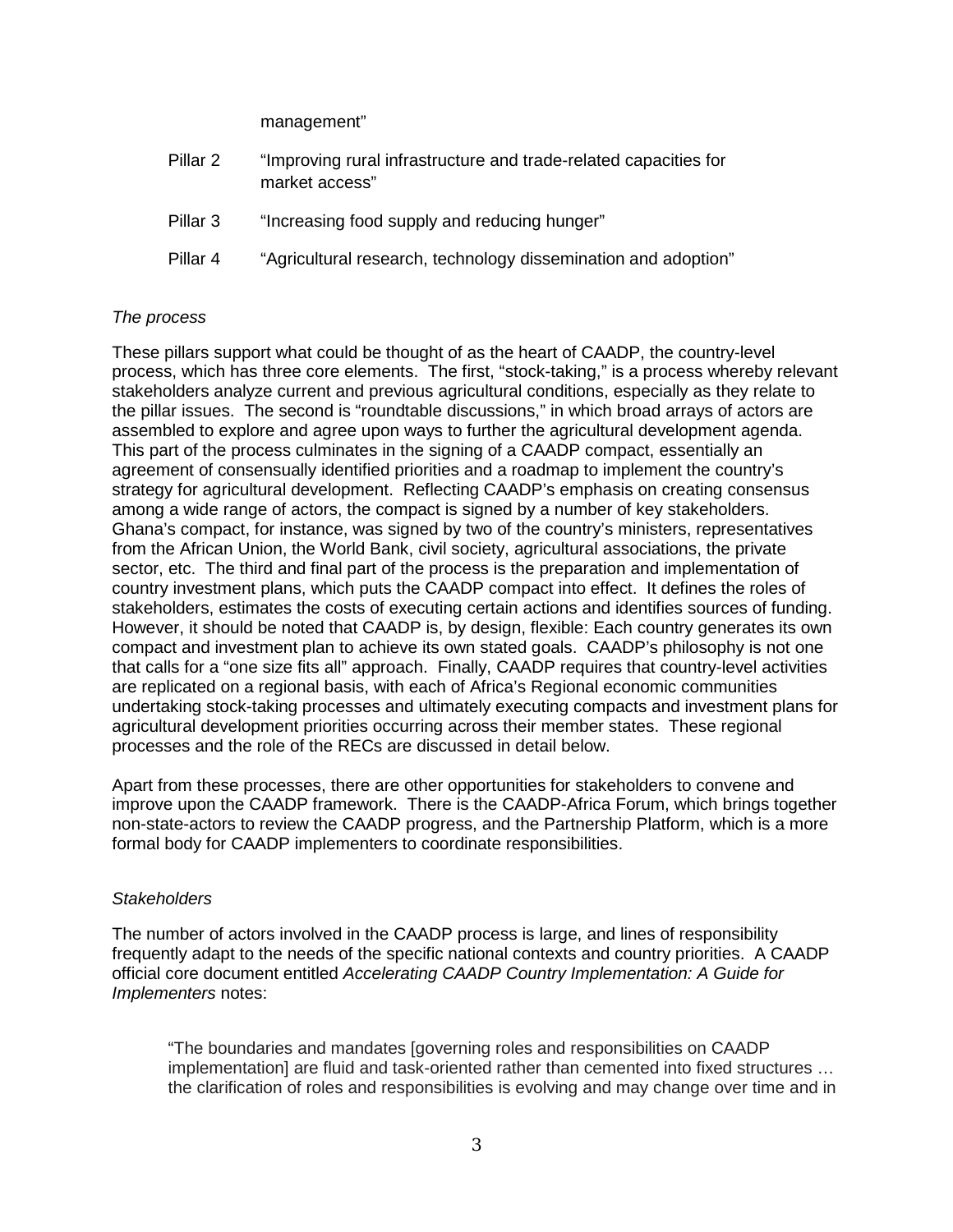different countries and regions, according to who is best placed to do the work." (NEPAD, 2010 a)

The report goes on to describe the general principle underlying this division of labor as "subsidiarity:" Decision-making should be made as localized as practically possible. In other words, large actors like the African Union and NEPAD should not exert too heavy a hand in creating policy especially given the emphasis the program places on local priorities and solutions. Due to this principle, the main players, listed below, play varied roles.

**The CAADP Country Team** takes the lead in managing and coordinating the country-level process. Its membership is appointed by the national government and, ideally, should have strong support it. Typically, the team consists of five to eight individuals, who may be affiliated with the ministry of agriculture, the private sector, NGOs, etc. The team is tasked with garnering political support for CAADP, collecting information for the "stock-taking" aspect of the process, encouraging the engagement of a broad spectrum of stakeholders, disseminating information on the process, etc. Separate from the CAADP country team is the Agriculture Donor Working Group (ADWG), which is tasked with coordinating donor input at the countrylevel and liaising with the national groups. The ADWG is not operational in all CAADP countries. None of these units, however, are meant to be a substitute for any government agencies. Nor is the CAADP process meant to run parallel with and be held separate from the political system in the country. Rather, ideally, the CAADP process generally should work within such a system, and in the process, complement and improve it.

Stakeholders at the national level—**representatives from NGOs, the private sector, farmers associations**, etc.—also play an important role in the CAADP process. They provide input in the drafting of the national compact and the investment plan that reflects their own perspectives and agendas. (A more in-depth discussion of issues relating to CAADP's progress on the national front will be revisited in the second section. Issues relating specifically to the private sector will be addressed in a separate paper from TransFarm Africa.)

There are four **"pillar institutions**" (one for each pillar) that support the country-level process. These institutions provide expertise and technical guidance in the form of economic analysis, reviews of current public expenditure or studies of options policymakers have on any given decision. The University of Zambia, and particularly its department of soil science, and the *Comite permanent Inter-Etats de Lutte contre la Secheresse dans le Sahel* (CILSS), a research organization that combats food insecurity in the Sahel, leads Pillar 1, providing CAADP stakeholders with guidance on sustainable land and water management. The Conference of Ministers of Agriculture of West and Central Africa—a collection of ministers from 20 African countries—leads Pillar 2 and its initiatives relating to market access through improved rural infrastructure and other trade-related interventions. The University of KwaZulu Natal, and particularly the School of Agriculture, Earth and Environmental Sciences, as well as CILSS lead Pillar 3: issues relating to food security, smallholder productivity and responses to food emergencies. Finally, the Forum for Agricultural Research in Africa, an umbrella body of regional agricultural research organizations, leads Pillar 4 on agricultural research. Performing similar roles of these institutions are other supporting organizations including the Regional Strategic Analysis and Knowledge Support System (ReSAKSS) and the International Food Policy Research Institute (IFPRI). ReSAKSS is located throughout Africa, with particular centers of operation in West, Southern, and Central/East Africa. This group produces high-level technical assistance for CAADP implementers, including its Annual Trends and Outlook Report, which examines rates of agricultural growth across the continent, supporting efforts to achieve CAADP goals and objectives. NEPAD and the African Union have also contributed support in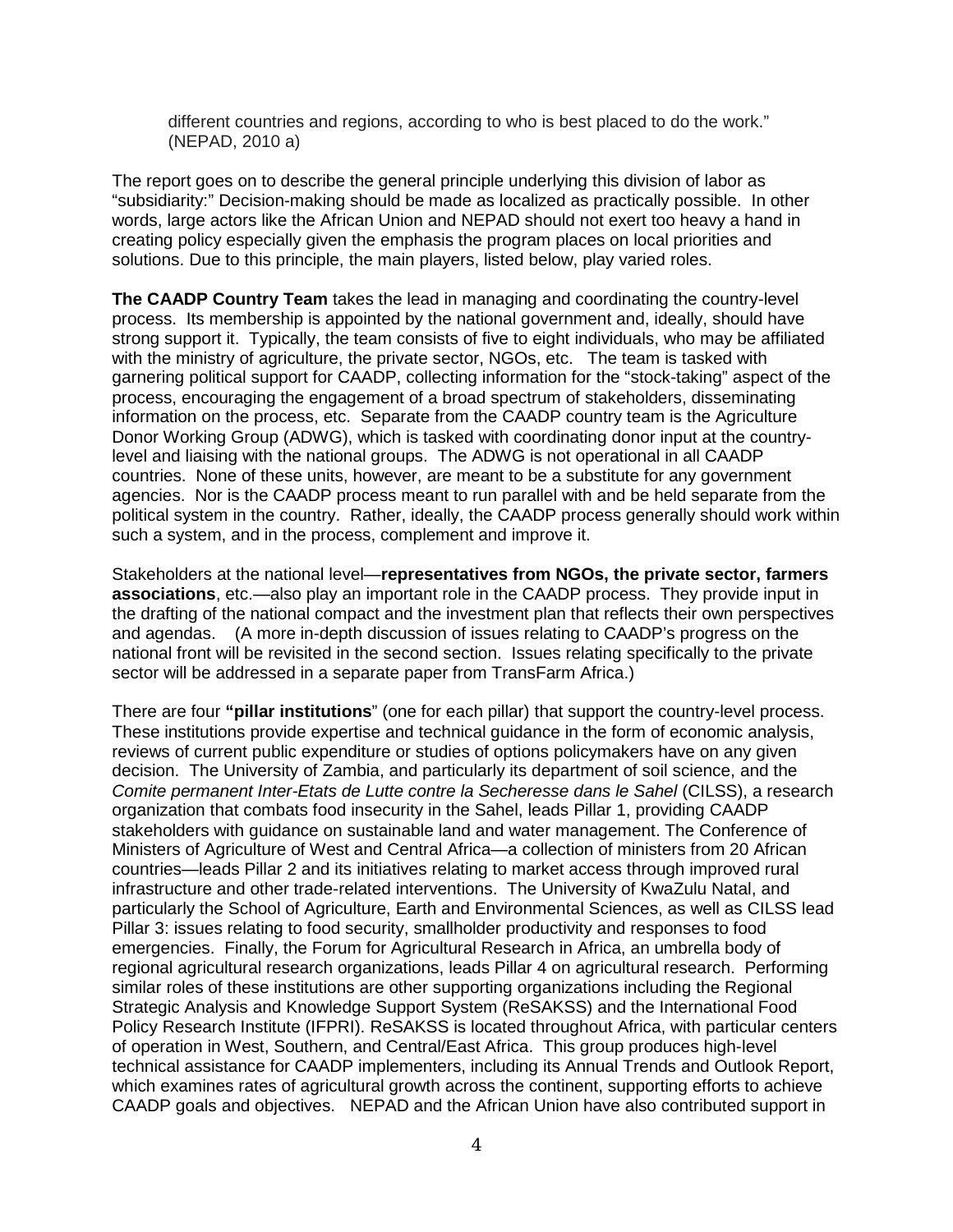many different ways, including knowledge management and information sharing across the program and amongst its stakeholders. Funding for each of these institutions come from a range of sources.

**Regional economic communities (RECs)** interact with and address the needs of member states participating in the CAADP process as they arise. In particular, they have "monitoring and evaluation" duties, in which they conduct reviews of CAADP's streamlining of member states' policy processes. They raise awareness of the program and encourage political leadership to engage with it. Perhaps most importantly, and as discussed above, the RECs work to draft (and coordinate implementation of) the regional compacts and investment plans, which deal with issues that are trans-national in nature, e.g. trade between member states, multinational infrastructure projects, and trans-boundary water management. (The subject of RECs' involvement with CAADP will be the subject of the third section of the report).

At the continental level, the **NEPAD Planning and Coordination Agency (NPCA)** promotes the exchange of information regarding "best practices" between countries and, like the RECs, conducts monitoring and evaluation studies and reviews. It also identifies areas where additional funding is necessary and creates partnerships with donors to secure such funding. Complementing NPCA in these roles is the African Union Commission, which predominantly works to garner political endorsement and international support for CAADP.

Finally, **donor support** is used to fund the process itself (roundtables, monitoring and evaluation studies, preparation and technical review of investment plans, etc.) as well as the projects envisioned by CAADP investment plans. Bilateral assistance comes from a range of actors, including the United States Agency for International Development (USAID), the United Kingdom's Department for International Development (DFID), the Canadian International Development Agency (CIDA), the Japan International Cooperation Agency (JICA), the Dutch Ministry of Foreign Affairs (DGIS) and the Swedish International Development Agency (SIDA). CAADP also receives multilateral assistance. The Multi-Donor Trust Fund (MDTF), a mechanism operated through the World Bank, is charged with building capacity of CAADP institutions and funding its processes (World Bank, 2012 b). For now, the fund has six donors (USAID, the European Commission and the governments of the Netherlands, Ireland, France and Britain) which have committed \$50 million, of which \$35 million has been disbursed. The recipients of this aid to date —which is given through mechanisms known as child trust funds have been the AU Commission, NEPAD Planning and Coordinating Agency (NPCA), the Conference of Ministers of Agriculture of West and Central Africa and two RECs: the Common Market for Eastern and Southern Africa (COMESA) and the Economic Community of Central African States (ECCAS). The Southern African Development Community (SADC) and the Economic Community of West African States (ECOWAS) will soon be added to this list as they have recently applied for such funds and been granted these requests (NEPAD, 2011). Altogether, these institutions have been officially granted \$17 million, of which approximately \$5.5 million has been disbursed.

Though the donors play an important role in the program, their participation should not obscure the fact that CAADP strives to be explicitly "Africa-owned", and, as such, reflects the visions of African leaders and farmers.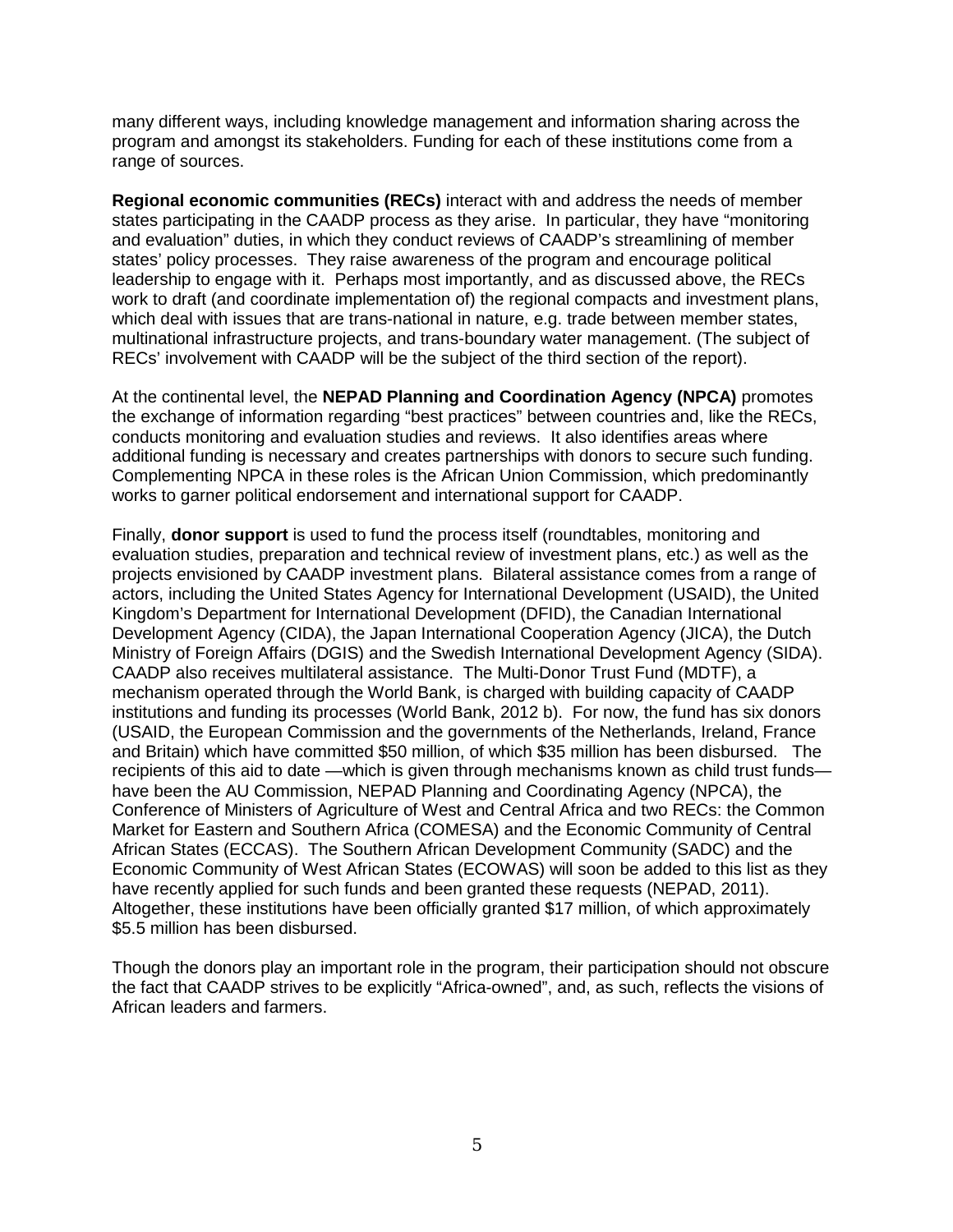## **Broad Assessment of CAADP**

Given that almost a decade has passed since CAADP was established, it is appropriate to provide an analysis on CAADP's achievement to date. A full review is beyond the scope of this paper, however, progress can be observed through a few stylized facts that are highlighted here.

As of June 2012, 40 African countries have engaged the CAADP process, some 30 have signed CAADP compacts and 23 have finalized investment plans. Furthermore, according to the head of CAADP in NEPAD, Martin Bwalya, there are "about 9 to 15 countries that have had very significant financing ... of their investment plans" (Bwalya, 2012). These totals mean that today a majority of African countries have formalized CAADP compacts, certifying national agricultural development priorities identified through what strives to be a participatory and rigorous planning exercise. This accomplishment stands in strong contrast to what many acknowledge to be inadequate or even nonexistent national strategies that previously governed Africa's agricultural sector.

Some critics however note that despite this progress, a fair number of African countries have *not* engaged the process to date. Yet this point should not be seen as critique of CAADP necessarily: In some countries, the agricultural sector is of relatively little economic importance, and thus it's not surprising that these countries have not engaged with the CAADP process since their incentives to do so are much weaker. Botswana, for instance, has an economy heavily focused on diamond extraction, and, not coincidentally, has naturally prioritized other initiatives over CAADP process, to some extent.

Another metric some use to judge CAADP's success is its participants' track record with respect to the program's official targets. According to the NEPAD 2011 annual report, eight countries have surpassed the 10 percent target of budget allocation to the agriculture sector and 10 countries have surpassed the 6 percent target of growth in agricultural production (NEPAD, 2011). Moreover, the document highlights the fact that even for those countries that haven't reached these targets, some progress has been made.

CAADP has also helped engender positive paradigm shifts. Increasingly, donors are following CAADP's lead on issues the process has identified and are working through the program rather than setting up parallel initiatives. For instance, in order to be eligible for support from the Global Agriculture and Food Security Program (GAFSP), a country must sign a CAADP compact and comply with all subsequent steps including technical review of the investment plan. In essence, CAADP has had the effect of making African countries to approach agricultural development more strategically. Before CAADP existed, few had what could be described as an overarching agricultural strategy. It is likely that CAADP sparked interest in creating such plans and helped put back agriculture and food security issues higher on their list of economic priorities. CAADP has also created mechanisms that facilitate reviews of agriculture plans, so as to strengthen their content. To a large extent, this is the domain of the pillars institutions, which encountered some degree success; they have authored useful studies and have composed framework documents that have been accepted formally within the CAADP process. But they have also been criticized for a range of reasons, as well. According to one World Bank document, there is still ambiguity as to the roles that each is to play exactly, and a concern that the institutions were chosen without widespread consensus (World Bank, 2012 d). Official CAADP sources have criticized the institutions on a different ground, namely that the institutions have "lacked the financial and management resources to make a major impression on national and regional policies" (NEPAD 2010 b).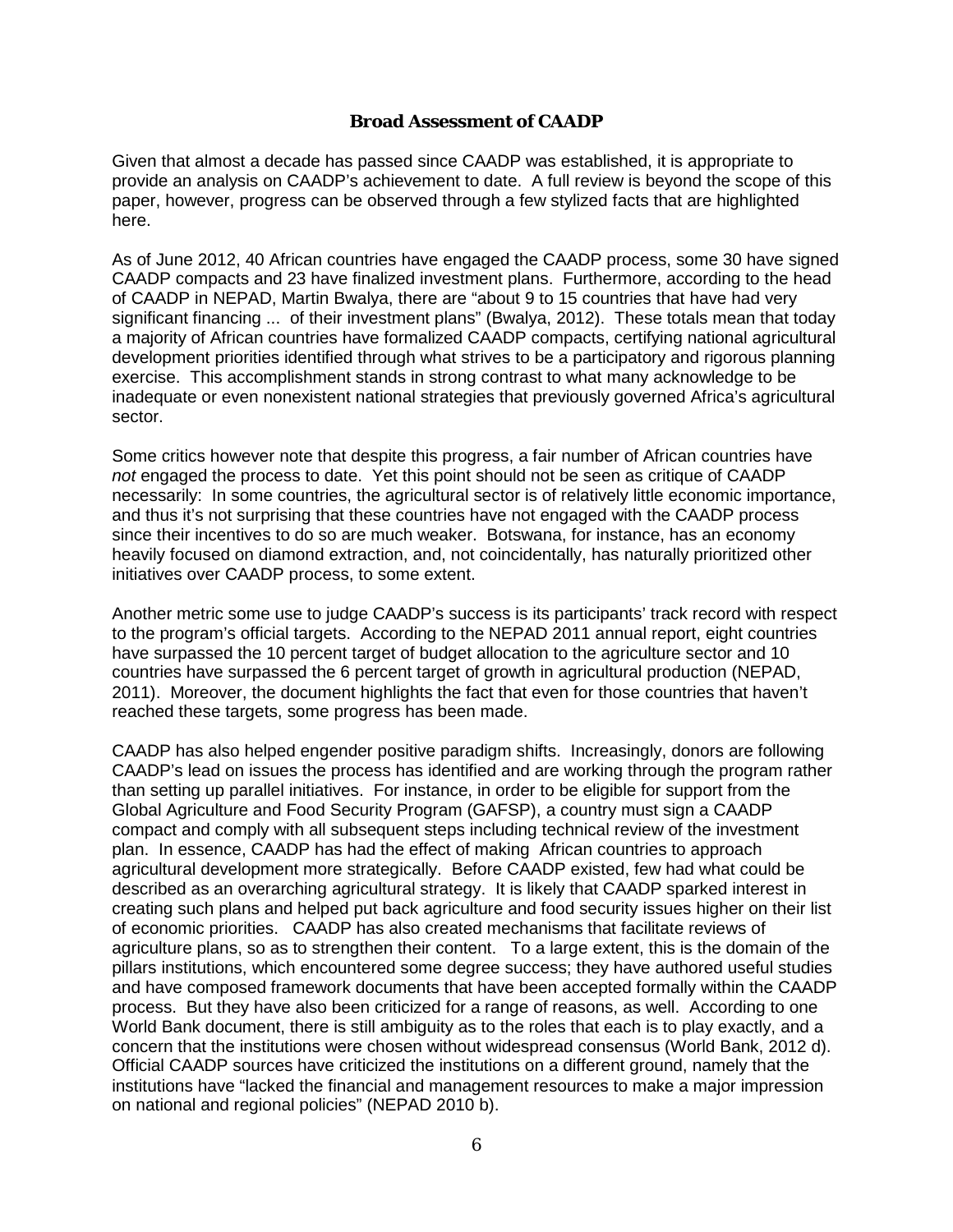One complaint against CAADP is that its implementation has been too slow. The program got off to a late start: "For the first five years or so, not much progress was made" laments the nonprofit ActionAid (Tibbett, 2011). The very first country compact was signed in March of 2007 (Rwanda)—some four years after CAADP came into existence—and the second compact was signed more than a year later, in July of 2009 (Togo) (NEPAD and AU, 2012). Advocates for the program defend this record, however, by pointing out that the process had to be ironed out before countries could draft, sign and implement their own compacts.

Finally, a note of caution: Determining whether CAADP itself is responsible for creating better public policies or for boosting agricultural development in Africa is difficult. Issues of causality often arise. According to an official CAADP review, "most governments committed to CAADP were already subscribing to the types of strategy advocated by" the program. Furthermore, "much of the policy content of CAADP derives from the more successful initiatives in agriculture taken by several African governments before 2003." (NEPAD, 2010 b) In the same vein, it is interesting to note that four countries that have *not* signed CAADP compacts (Botswana, Angola, Madagascar, Zimbabwe) surpassed the 6 percent target anyway (World Bank, a).

Of course, neither supporters nor critics would contend that CAADP was meant to be a panacea. Furthermore, both sides would agree that the program is a work in progress and its potential remains largely untapped. This is perhaps to be expected given CAADP's vast ambition: "to eliminate hunger and reduce poverty through agriculture." Achieving such a goal will invariably involve a long-time horizon and a great deal of persistence.

## *Outline for this report*

The following document examines CAADP's achievements and programmatic challenges. As a full review of CAADP is beyond the scope of this particular report, this document will focus on the following areas:

- Enabling Regional Integration: The Role of Regional Economic Communities
- Perspectives on CAADP Performance in Kenya and Nigeria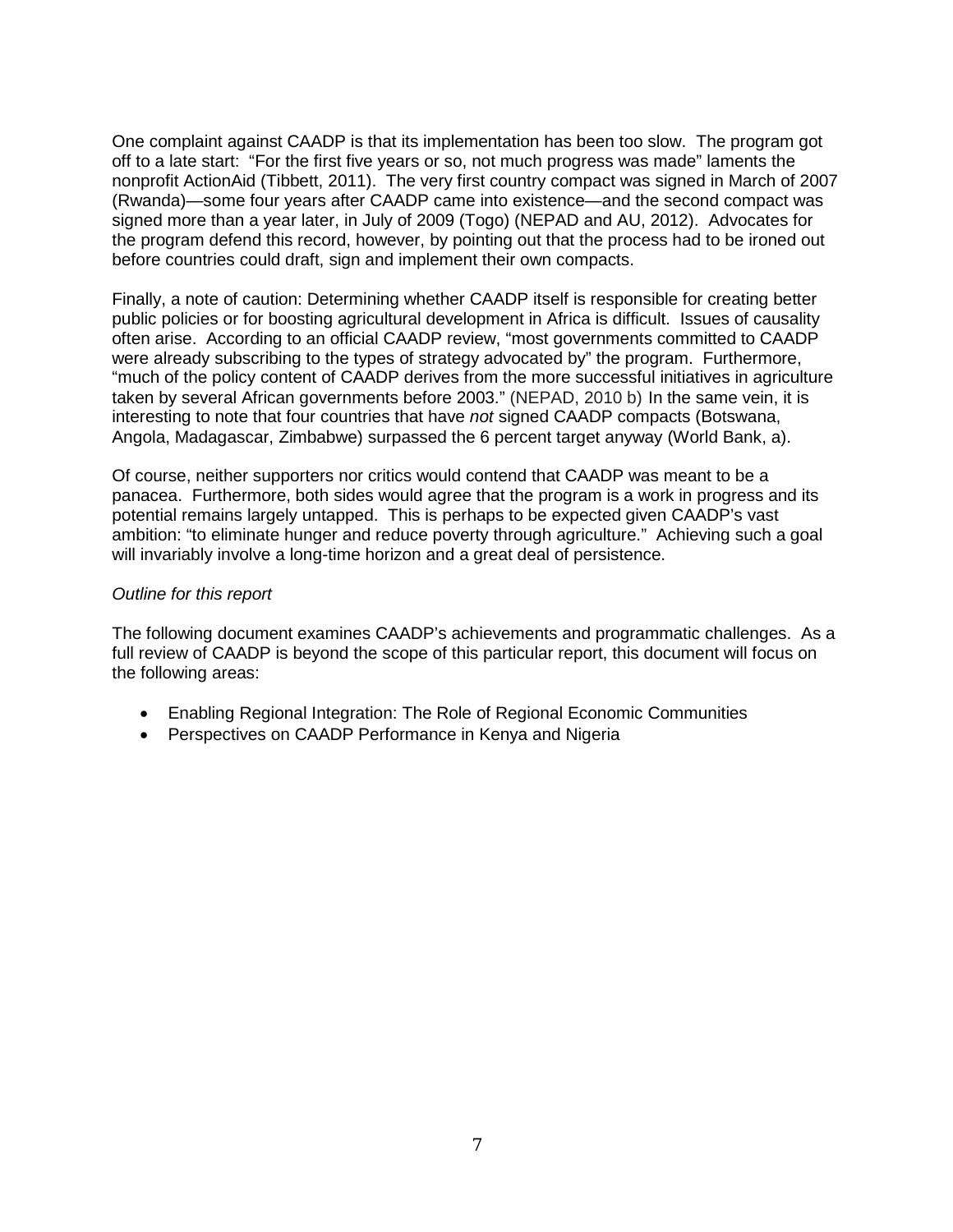# **Enabling Regional Integration: The Role of the Regional Economic Communities**

As a response to food insecurity across the continent, many African nations have instituted various strategies to cushion against food shortages and to protect vulnerable or at-risk individuals. Such strategies include creating national strategic grain reserves, establishing social protection programs and eliminating taxes on food imports. The government of Ethiopia, for example , has established the Emergency Food Security Reserve Administration to manage food reserves in times of emergency and has extended successful social protection initiatives such as the Productive Safety Net Program (PSNP), which combines cash and work transfer to protect food insecure Ethiopians in times of food crises. Benin's Emergency Support to Enhance Food Security Project increases food stability by promoting specific varieties of maize and rice, which have shorter growing cycles than traditional crops. However, despite these initiatives and other strong efforts, national strategies alone, especially when they are not harmonized across regions and when there are widespread food shortages, are not sufficient to combat food insecurity.

For example, the tragic famine in the Horn of Africa in mid-2011 affected some thirteen million people in Somalia, Kenya, Uganda, Djibouti, and Ethiopia. At the same time, some parts of these countries and other nations in the region were experiencing bumper harvests and substantial surpluses; however, these excess food stocks did not enter the distribution channels of the affected countries. In some cases, countries with surpluses put in place trade barriers specifically to restrict the movement of consumable goods. For example, in 2011 Tanzania imposed an agricultural export ban, which significantly worsened food shortages in Kenya (Kimenyi, 2011). These extreme examples of regional dynamics in regards to food insecurity sadly correspond with long-term trends. The World Bank's 2012 report *Africa Can Feed Africa* estimates that "African cereal imports in 2008 were valued at \$15.2 billion. However, just 5 percent of all grain imported by African countries originates from regional sources." Varying regional trade barriers for seeds, fertilizer and other agricultural inputs also create significant transaction costs for farmers and reduce incentives to produce staple crops and supply regional markets.

Thus, Africans increasingly are turning to regional cooperation to deal with food security challenges. These efforts are anchored around the continent's regional economic communities (RECs) which are the building blocks for wider continental integration. The RECs are uniquely positioned to standardize export tariffs and sanitary regulations which hamper trade and, consequently, increase the incidence of food insecurity. They are, moreover, among the actors best able to initiate the creation of, manage and coordinate large-scale, multi-country infrastructure projects that could catalyze foreign direct investment, employment and greater productivity in Africa's agricultural sector.

CAADP initiatives acknowledge the importance of regional agricultural dynamics and the critical potential of RECs. RECs play important roles in the program and specifically provide "technical and financial support to help member states produce CAADP compacts" as well as coordinate the "regional implementation of the CAADP framework" (Tibbett, 2011). The NEPAD report *Accelerating CAADP Country Implementation: A Guide for Implementers* elaborates on the RECs' role, describing their responsibility for "initiating the CAADP process with ministries…and facilitating the establishment of country teams, and formal structures." Additionally, RECs monitor and evaluate the progress made by member states within CAADP, advocate for the program in many capacities, and help mobilize and coordinate resources from abroad.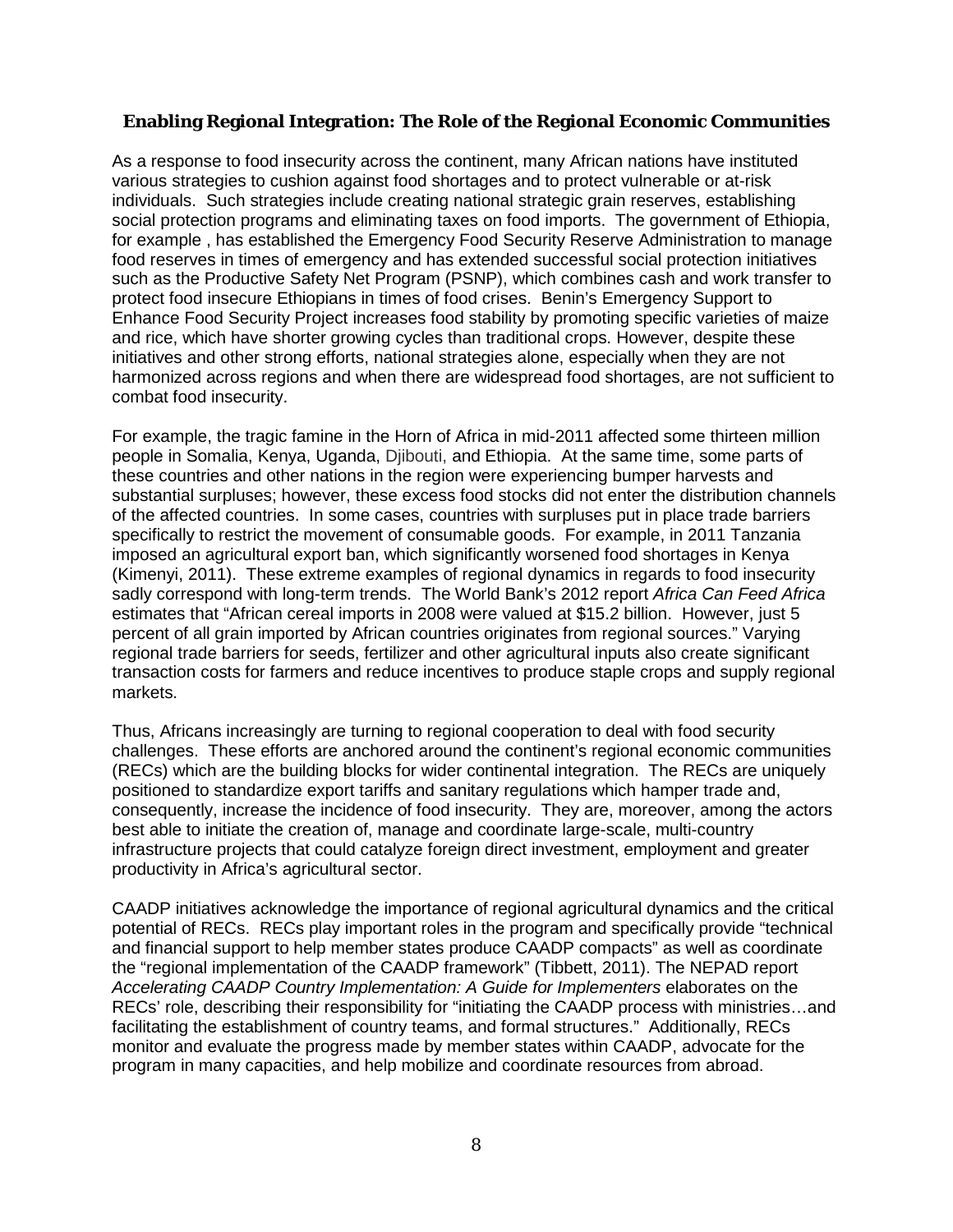Assessing how well the RECs have executed their roles with CAADP is somewhat difficult as different sources present these issues from different perspectives. The Summary Report for the Development Partners Task Team highlights the "good progress" the RECs are making, while a report by NEPAD's Planning and Coordinating Agency (NPCA) notes, "the RECs have found it difficult to fulfill their responsibilities in supporting CAADP implementation except in a minimal bureaucratic sense" (NEPAD, 2010 c). When evaluating the REC's performance, it is important to remember that each has a fairly unique set of political, economic and agricultural conditions with which to contend and has encountered varying levels of success in doing so. Thus, it is appropriate to examine their experiences on a case-by-case basis and avoid making broad generalizations. The following summarizes REC progress within specific areas of CAADP and also examines some factors that shape their performance within the program.

#### *National CAADP process*

As the RECs are one of the main entities charged with support of country-level CAADP implementation, an important indicator of their success is the performance of their member states within process. The REC that has advanced its member states the most has been the Economic Community of West African States (ECOWAS). At present, all 15 of its member states have signed compacts and investment plans—a result facilitated by the technical support of the REC and its contribution of \$450,000 to each nation to push the process along (NEPAD, 2010). A further testament to ECOWAS's success is that many of its countries have hosted business summits to mobilize private resources for the implementation of these national plans.

The Common Market for Eastern and Southern Africa (COMESA) has also helped its member states in the CAADP process. Consequently, as of March 2012, 10 of its 19 countries had signed compacts (African Union, NEPAD 2012). The member states in the East African Community (EAC) have a similarly strong track record. All EAC members have drafted and signed compacts and are at varying stages in the creation of investment plans. However, this progress is not necessarily the result of the EAC's action. The European Center for Development Policy Management (ECDPM) observed that "the EAC Secretariat … was not strongly active in supporting its partner states ... at the national level" (Afun-Ogidan, van Seters, and Rampa, 2012). Similar statements could be applied to the roles played by the Southern African Development Community (SADC), L'Union du Maghreb Arabe (UMA) and the Economic Community of Central African States (ECCAS). NEPAD's Planning and Coordinating Agency states that all three have "been virtually absent from the roundtable process" that define national CAADP efforts (NEPAD, 2010 c).

#### *Regional compacts and investment plans*

Under CAADP protocols, RECs are also tasked with developing their own compacts, which seek to address obstacles to food security and agricultural development at the regional level. In 2009, ECOWAS became the first and, to date, only REC to finalize and sign a regional compact, referred to as the Economic Community of West African States' Agricultural Policy (ECOWAP). A year later, it had signed investment plans as well. Envisioned to cost some \$900 million and to span from 2011 to 2015, the investment plan has three main objectives: 1) to diminish the incidence of food crises in the region; 2) to encourage the creation of food supply chains; and 3) to create an environment conducive to agriculture development in a general sense. Upon the signing of these documents, ECOWAS has subsequently shifted focus to implementation, initiating the establishment of the Regional Agency for Food and Agriculture and the Regional Fund for Agriculture and Food as well as an emergency food reserves and agricultural information system.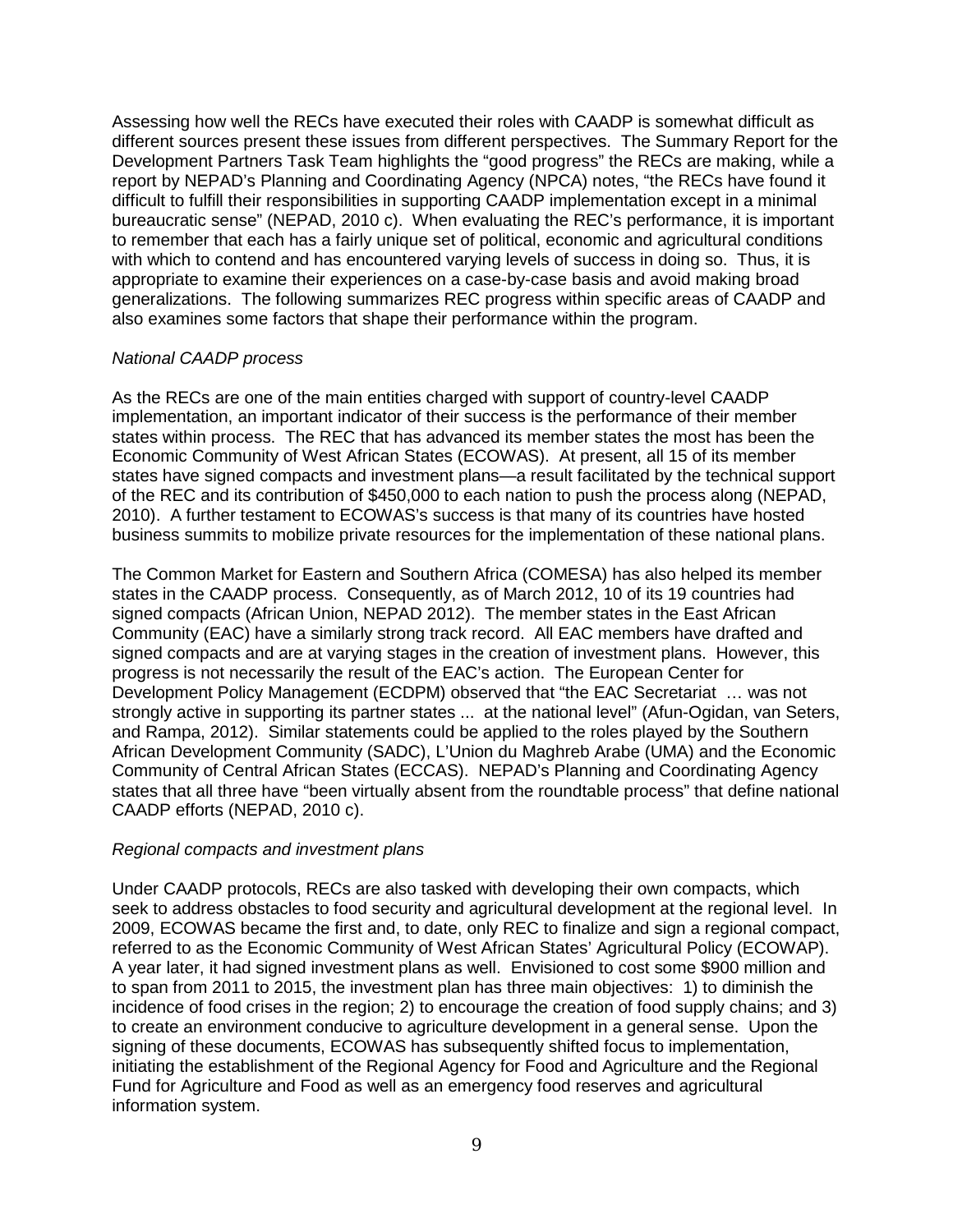COMESA has also enjoyed a measure of success in its pursuit of a regional compact. A draft of the document was completed in 2010. The Food Agriculture and Natural Resources Policy Analysis Network (FANRPAN)—a consortium of researchers and advocates in southern Africa—significantly contributed to its creation (Benin, Kennedy, Lambert, McBride, 2010). However, compact documents have not been officially signed. The ministers of agriculture of member countries initially postponed doing so in an effort to more closely align CAADP initiatives with the agenda of the still nascent "tripartite" framework, which ultimately will synchronize the EAC, COMESA and SADC systems. Some observers have criticized this "tripartite" approach, worrying that by hitching its fortune to a broad integrationist agenda, COMESA risks slowing down its own progress on CAADP and more broadly in the agricultural sector. Perhaps reacting to this comment, COMESA re-launched its CAADP efforts in October 2012, initiating a 'roadmap' for the executive of its independent Regional Compact and the development of a subsequent Investment Plan. Outside of its CAADP initiatives, COMESA has sought to address regional agricultural priorities. It has enacted a "Strategic and Operational Plan," which is meant to guide the REC's interventions in the agricultural sector until 2014. Some partners, such as regional farmers organizations and the ECDPM, have encouraged stronger COMESA action generally, pointing out that some of the REC's current initiatives seem "… mostly about the process and not the policy substance" (Afun-Ogidan, Rampa, and van Seters, 2012).

The EAC began the process of drafting its compact quite recently, in August of 2011. While there is a consensus among the member states that a regional compact would be useful, a formal document has yet to be produced. Similarly, SADC has not formally launched the process of drafting a compact, but has a similar effort, referred to as the Regional Agricultural Policy (RAP), which, in effect, integrates CAADP within its mandate. It was anticipated that the RAP would be officially adopted by the SADC Council in August of 2012 and would have an investment plan shortly thereafter, but this has been postponed to spring 2013.

Ideally, these regional compacts should align with and complement the compacts of the REC's member states. The extent to which they do is known as "vertical coherence." Surprisingly, not much analysis had been conducted into the extent to which the REC compacts adhere to vertical coherence—which is unfortunate given that such a review could guide the work of the RECs currently developing them. Given that ECOWAS is the only REC to have a finalized compact, its experience offers the best point of reference to begin investigating trends in vertical coherence. A report by ECDPM suggests, however, that even for ECOWAS, "… coherence is far from satisfactory" (Afun-Ogidan, Rampa, and van Seters, 2012). Moreover, despite the fact that ECOWAS' regional pact was signed before any of the member states' compacts were, the member states' compacts are "predominantly inward looking." Unfortunately, this lack of synergy characterizes not only ECOWAS's experience, but likely that of many other RECs as well.

#### *Participation of non-state actors*

According to its mission statement, the CAADP process strives to be very broadly inclusive. For example, official CAADP sources indicate that "[i]n essence, CAADP is about bringing together diverse key players" (CAADP website). However, the extent to which non-state actors (private sector, civil society groups, farmer associations, etc.) have been involved is subject to debate. On one hand, CAADP has annual, continent-wide forums, which, in part, are meant to spur the involvement of these groups. In fact, in 2010, farmers associations played a leadership role in driving agenda of the forum. Nonetheless, inclusion is still an area that has posed problems for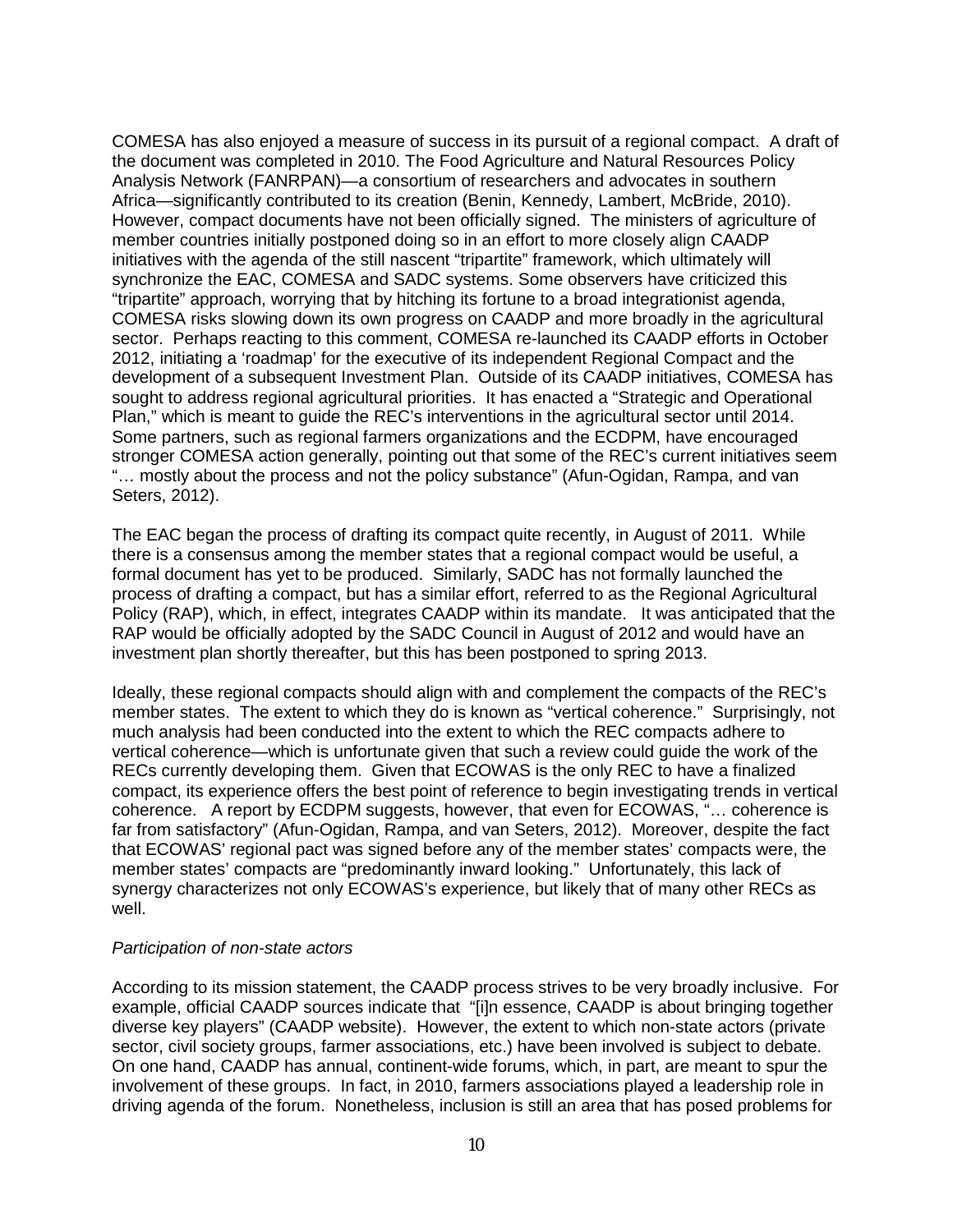many RECs. For instance, some of the COMESA's non-state actor stakeholders reportedly "felt the preparatory process [of drafting of the compact] was not truly open and multi-actor," (Afun-Ogidan, Rampa, and van Seters 2012). Anecdotally, there are cases in which actors were given an opportunity to provide commentary on a draft of regional compact only via e-mail and given insufficient amount of time to do so. In other instances, stakeholders like the East African Farmers Federation were allowed to observe the process of developing a regional compact, but not allowed to provide feedback to that process.

A number of factors contribute to RECs' performance within CAADP. A few specific obstacles are described below.

#### *Integration with existing initiatives*

CAADP is not the only process through which regions have tried to address agricultural issues, and integration with these existing initiatives has been in some ways a particular challenge. As described earlier, SADC has the Regional Agricultural Policy (RAP) process. Initiated in 2008, it was perceived by some as in competition with CAADP, as it shares similar themes and an emphasis on cultivating ownership among a broad swath of stakeholders. That said, the relationship between the two is becoming clearer, with SADC currently seeking to make the RAP consistent with CAADP protocols in order to ultimately establish the document as the REC's official Regional Compact (Rampa, van Seters, and Afun-Ogidan 2012)

Also outside the CAADP framework is the EAC's Agriculture and Rural Development Policy (EAC-ARDP) and its Agriculture and Rural Development Strategy (EAC-ARDS). Both preceded CAADP chronologically and share similar goals with it, but a major effect of these initiatives has been to divert attention away from CAADP. The EAC only began to develop its CAADP compact in August of 2011, relatively late in the CAADP timeline. At least initially, CAADP failed to adequately take into account ongoing efforts: According to some observers, CAADP assumed "that nothing of value has come before and that earlier programs and projects were inadequately analyzed and always poorly designed" (NEPAD, 2010 c).

The consistency and quality of planning that CAADP seeks to promote can certainly improve agricultural outcomes; however, the extent to which it adds complexity to the implementation of existing initiatives should be examined. Clearly, the challenges associated with implementing multiple planning exercises have in some cases delayed progress toward the actual implementation of measures to address food security on the regional level. The impact that alternate initiatives have on the CAADP process is in part demonstrated in the case of IGAD experience. In the aftermath of the worst drought the Horn of Africa has experienced in 60 years, leaders from IGAD came together to address the issue of food-security. This summit produced a number of plans including the IGAD Drought Disaster Resilience and Sustainability Initiative (IDDRSI), the IDDRSI Strategic Plan, the Regional Programming Framework (RPF) and one that dealt with CAADP. These plans share very similar foci, were left without clear instructions as to how they related to each other, and were and still are considered to be works in progress. This lack of harmonization have led to a great deal of confusion among stakeholders and has contributed to the IGAD Secretariat feeling administratively "overstretched." (Afun-Ogidan, and de Weijer, 2012.).

#### *Regional level coordination challenges*

Compounding on these issues and intertwined with them is the low level of trust many member states feel towards their regional blocks. One NEPAD report states,"[i]n some cases, the RECs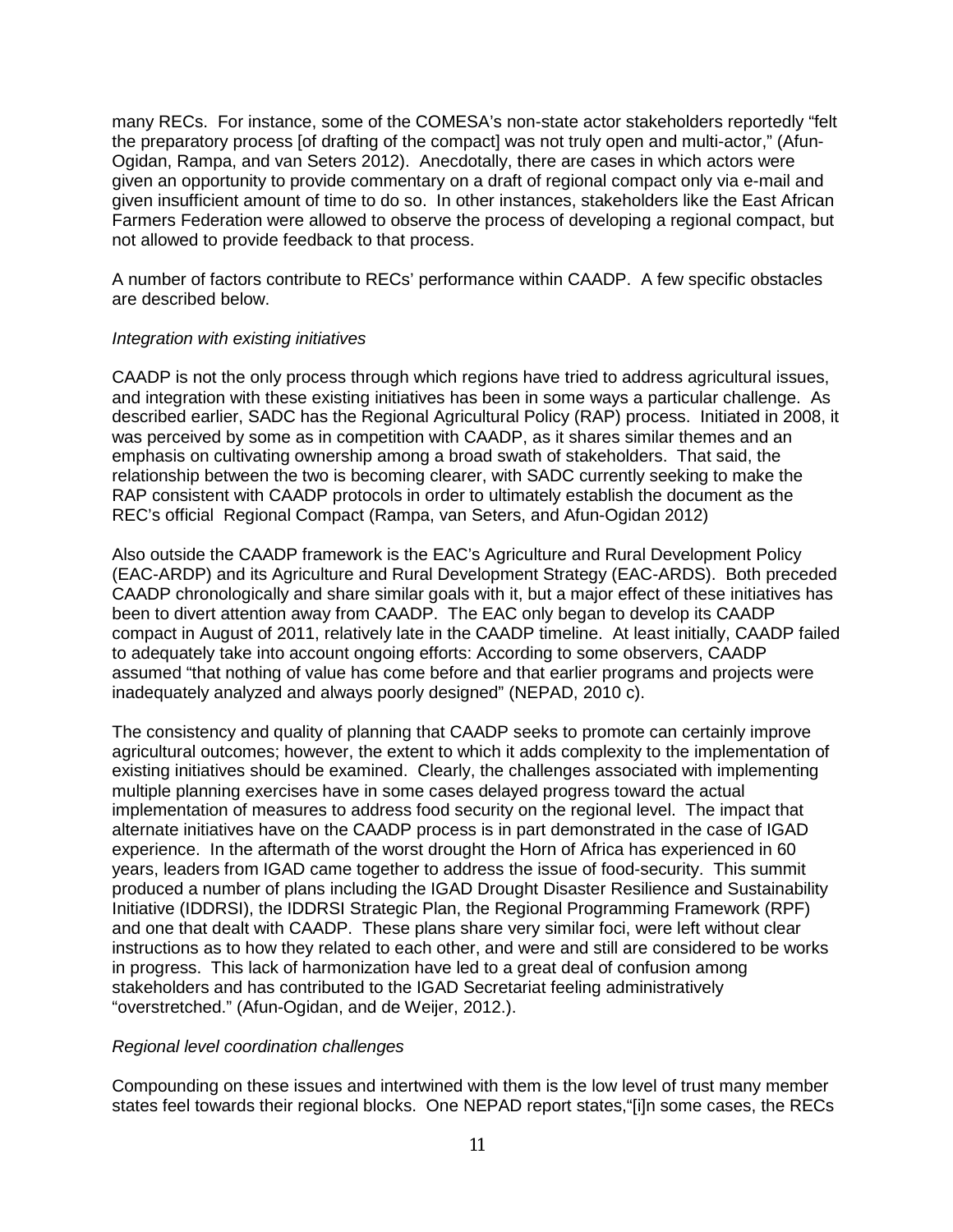have also been handicapped by … the fact that member states do not necessarily acknowledge the mandate of the REC to engage in planning activities that impinge on national interests" (NEPAD 2010 c). Additionally, countries often distrust and are uncooperative towards each other, especially when their interests diverge. Consider the instances of export bans during times of food shortages in neighboring countries as described earlier in this report. While governments usually seek to support domestic consistencies, larger disunity and mistrust of regional efforts ultimately hurt the region.

## *Summary*

Despite these challenges, the role of the RECs within CAADP and within broader efforts to address food security will continue to be important, especially as continental demographics change. The World Bank's *Africa Can Feed Africa* report states, "Open regional trade is vital, especially as demand for staples becomes more concentrated in cities, which must rely on food production from throughout the continent" (World Bank, 2012 c). Moreover, it is important to note that the challenges described above are shared broadly across the development community. In a review of the European Union's engagement with African countries, Maurizio Carbone reports that the development planners have "failed to adequately involve nonstate actors" even after concerted efforts to improve participation within the country strategy paper and national indicative program (Bindi and Angelescu 2010). Finally, CAADP's engagement at the regional level measures favorable against initiatives that neglect Africa's regional systems and priorities. U.S. government programs like the Millennium Challenge Account partner exclusively with governments that implement economic and political reforms that qualify their countries for financing. Initiatives like these neglect the reality that the success of African countries is always highly-dependant on the welfare of its neighbors and the outcomes of the region as a whole. Regardless, in the coming period, CAADP leaders should identify mechanism to improve performance at the regional level and better integrate RECs into program mechanisms.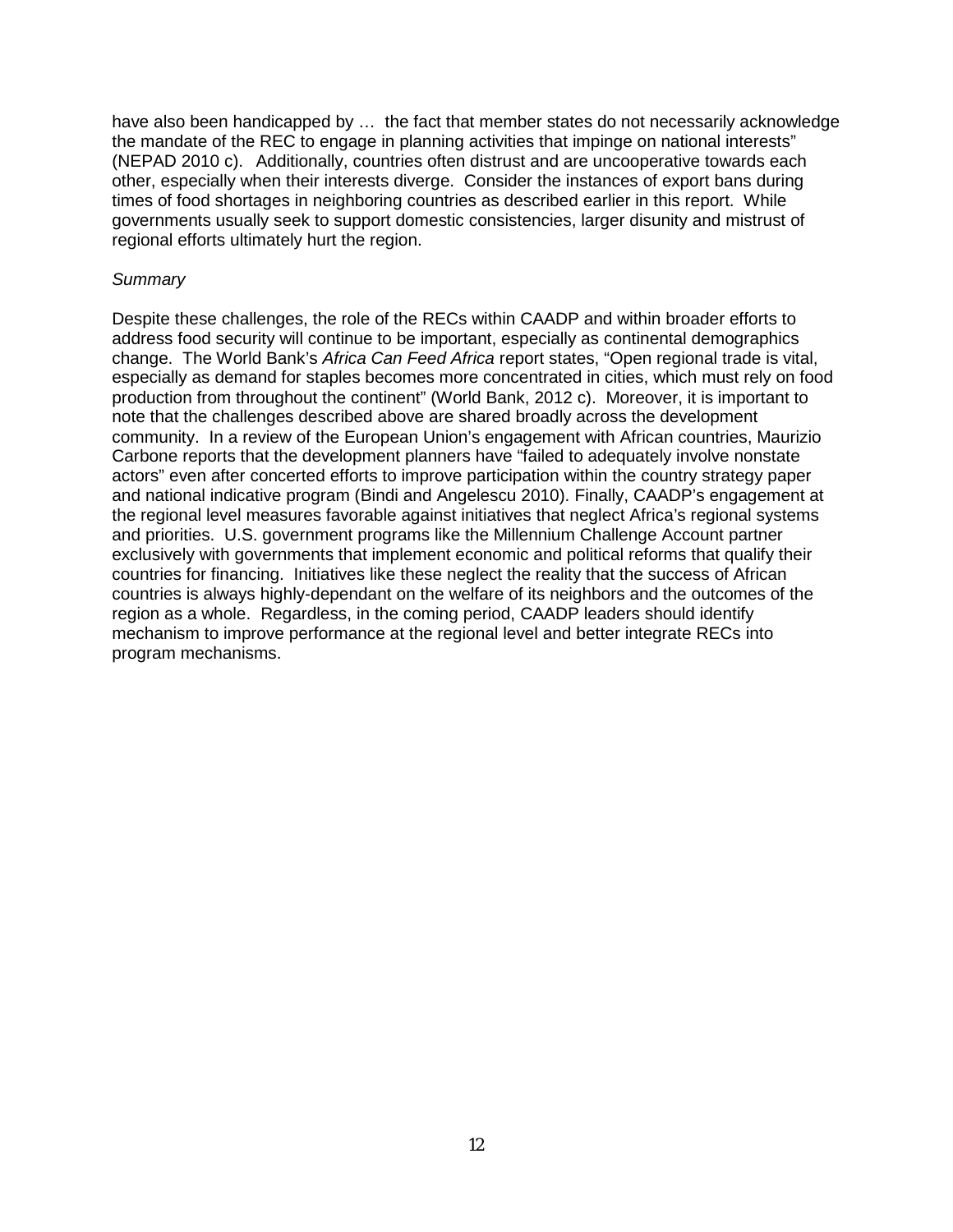# **Perspectives on CAADP Performance in Kenya and Nigeria**

Perhaps the most important feature of CAADP initiatives over the past decade has been the country-level processes and the extent to which they have supported agricultural productivity and reduced food insecurity. CAADP was built on the premise that rigorous planning exercises combined with reinforced leadership and accountability to continent-wide growth and budgetary targets could promote agricultural development and reverse longstanding trends of neglect. To date, 30 countries have signed CAADP compacts. Of these, 23 have finalized CAADP investment plans, with 8 surpassing the program's budgetary targets and 10 exceeding sectoral growth rates (NEPAD, 2011).

Despite these tangible results, assessing the extent to which participation in CAADP actually improves agricultural performance at the country-level is in some ways a challenge. Martin Bwalya, the head of CAADP at NEPAD, explains: "we do not see one particular pattern (of CAADP's influence) across countries. Instead, we find different patterns across countries, across levels, and across issues." CAADP's broad scope and ambitious goals resist simple explanations or quick assessments of impact.

A review of performance around specific CAADP goals illustrates this diversity of outcomes. A key aspect of the CAADP process, for example, is that it strives to be very broadly inclusive. Despite this explicit focus, the extent to which certain non-state actors (small-scale farmers, civil society groups, farmer associations, etc.) have been engaged by the framework is subject to debate. Glen Denning, a director at the Earth Institute at Columbia University, sees results from CAADP's emphasis on participation, stating: "Without doubt, the best proposals submitted to the recently established Global Agriculture and Food Security Programme (GAFSP) were those with a CAADP Compact that aligned multiple stakeholders…" (Africa Renewal 2012). Unfortunately, positive reviews on CAADP's inclusivity are not consistent across the program. CAADP itself reports that lack of sufficient non-state involvement in certain instances contributes to the perception that CAADP is too top-down, that too much power is vested by political leaders as opposed to ordinary citizens.

The challenges of reviewing CAADP's performance at the country level extend beyond just the issue of participation. In fact, the program's efficiency in implementation, alignment with existing national agricultural initiatives, engagement with the private sector, and coordination with donor efforts are all subject to discussion. A full evaluation of the impacts of CAADP's national-level processes, however, is beyond the scope of this brief. However, we sought to get views of the role CAADP is playing in two countries—Kenya and Nigeria—from Brookings think tank partners, the Kenya Institute for Public Policy Research and Analysis (KIPPRA) and the Nigerian Institute for Social and Economic Research (NISER). The idea is to get some indication of how CAADP has supported or failed to support the agricultural planning processes in those countries. The two case studies illustrate the different progress that CAADP has had across countries and regions. In the case of Kenya, although major reforms of the agricultural sector are underway, the role of CAADP appears to be minimal in the reform process. On the other hand, however, CAADP appears to have had important impact in the case of Nigeria. These case studies are informative in that they suggest that while there may be weaknesses in CAADP itself, what is might be more important is the coordination of the CAADP process within nation states.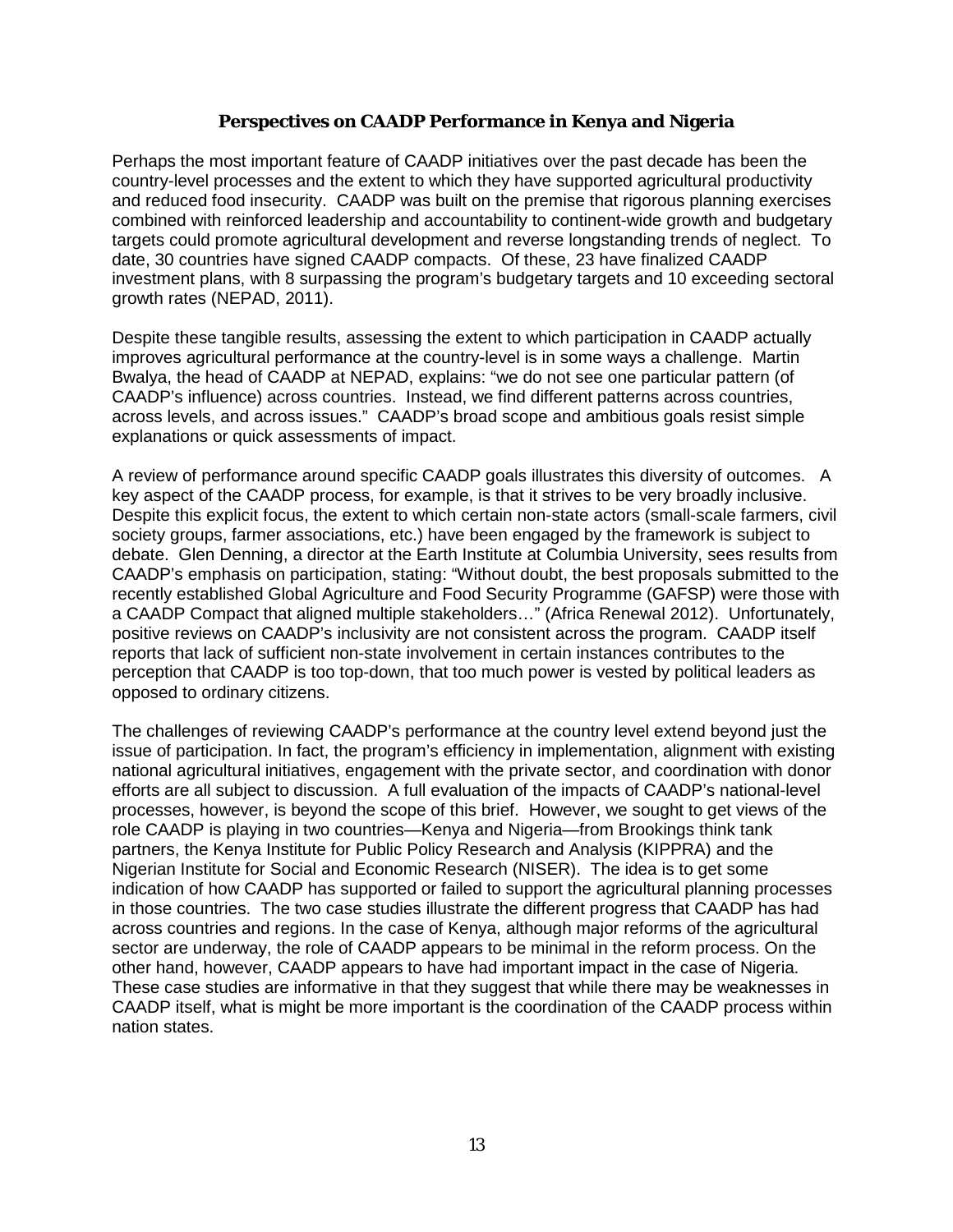## **A Perspective On The Evolution And Impact Of CAADP In Nigeria Tunji Akande NISER Ibadan, Nigeria**

Signed in 2009, Nigeria's CAADP Compact sets the parameters for long-term partnership in the agricultural sector and enumerates the key commitments from the government and development partners. The process leading to the development of Nigeria's Compact followed the path enunciated by CAADP, i.e., a review by stakeholders, an examination of the factors of agricultural growth, the creation of strategies to realize future growth, etc. A post-Compact review of programs and activities then ensured that the investment plans are credible, implementable and in perfect harmony with CAADP laid down principles and frameworks.

The government of Nigeria undertook efforts to promote long-term economic and social development, in particular by implementing the CAADP-based Nigeria Agricultural Investment Plan (NAIP). This focuses on five strategic areas, namely: Developing Agricultural Policy and Regulatory Systems; Agricultural Commodity Exchange Market; Raising Agricultural Income with Sustainable Environment; Maximizing Agricultural Revenue in Key Enterprises; and Water, Aquaculture, and Environmental Resource Management. The NAIP plan details the approach Nigeria can take to attain the goal of achieving 10 percent agricultural growth. The realization of this plan would deliver poverty relief to many parts of rural Nigeria and increase food security in the country. It would also set the groundwork for Nigeria to become an important food exporter.

Since the NAIP programs are relevant to and support the CAADP pillars, development partners and the donor community have committed to providing and scaling up technical and financial support to Nigeria, in at least the first five years of implementation. The donors also undertook efforts to adopt a multi-year approach to improve the predictability of resource flow and to permit better planning, budgeting and implementation of programs. The African Union, NEPAD, ECOWAS and regional partners equally pledged to mobilize political, financial and technical support for Nigeria. The domestic players—the private sector, NGOs, civil society groups and farmers' apex associations—have also committed to mobilizing resources and generating enthusiasm towards pursuing the agricultural development agenda.

A first major plank of CAADP implementation in Nigeria is the effort directed at agricultural development reforms. Input-related problems (such as access to land, fertilizer, credit, etc.) plague the Nigerian agricultural sector and require urgent reforms. Consequently, the Ministry of Agriculture changed its fertilizer policy, discontinuing its responsibility for fertilizer importation, distribution and marketing, and ceding those responsibilities to the private sector. Instead, the government promotes the use of coupons as an innovation to guarantee farmers' access to fertilizer. Government also has turned its attention to output-related problems, such as postharvest losses, which have been devastating to the levels of food availability and accessibility in the country (National Planning Commission). For instance, Nigeria loses 20-30 percent of harvested crops annually. Addressing this issue effectively would reduce poverty, raise incomes and generate off-farm employment (Akande et al. 2011).

Apart from awareness-raising, human capacity development and infrastructural provision (such as expanding storage capacity), efforts have been concentrated on the development and promotion of value chains. Nigeria has already taken an important first step in identifying specific commodities—rice, cassava, cocoa, cotton, palm oil and a few other products—around which value chains and food programs should be anchored. Nigeria is taking tremendous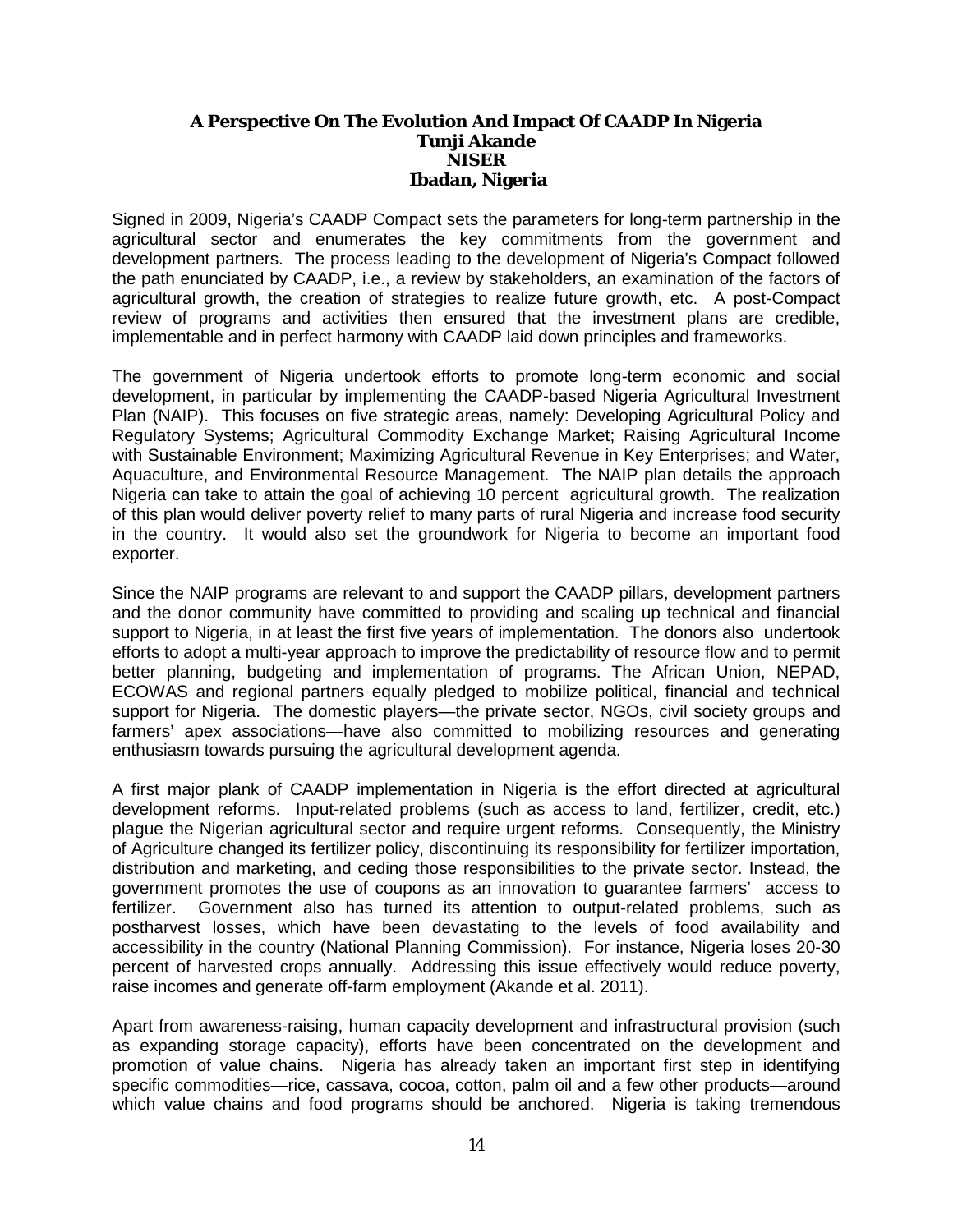strides to end costly rice importation, which gulps nearly \$3 billion annually, by 2015. Similarly, the country looks to generate about \$30 billion annually from cassava exports, while also encouraging the substitution of cassava flour for wheat flour. Through the value chain efforts, Nigeria hopes to generate millions of job opportunities for the youth.

Through the organized investment conference and meetings held on Nigeria's Compact, CAADP has been able to generate considerable goodwill for Nigeria among donors. This positive outlook has led to enhanced financial and technical support for the country's agriculture from a host of development partners and multilateral institutions—the Food and Agriculture Organization (FAO), the International Fund for Agricultural Development (IFAD), the World Bank, the United States Agency for International Development (USAID), the United NationsIndustrial Development Organization (UNIDO), among others (Declaration of European Commission). Investment funds have been promised by USAID (\$60 million), IFAD (\$20 million), and the government of China (\$134 million). The Bill and Melinda Gates Foundation has targeted Nigeria as priority country for agriculture intervention. Despite these increases in funding, investments in value chains are not yet commensurate with the potential capacity of Nigerian agriculture. More partnership support is needed in the form of processing machines acquisition, infrastructure enhancement and human capacity development.

It is rather too early to assess CAADP's performance in Nigeria because the implementation of the Compact only started in 2011, after the general elections and reconstitution of the federal cabinet. Besides, CAADP's role is not to take over agricultural development in any of the African countries but to complement and enhance it by providing a common vision and shared implementation plan. Thus, we may not be able to attribute any success or failure in performance of agriculture in recent years solely to CAADP.

Nigeria, however, has started to implement its investment plan, the NAIP, which it sees as the panacea to achieving overall economic development goals and the Millennium Development Goals (MDGs) particularly. CAADP has enabled inclusive participation by relevant players and raised sufficient awareness among policymakers and the political class. The program has encouraged coordinated donor support and investments for Nigeria. (Partners outside the country, in fact, signed a Joint Donor Statement to better align their efforts with those of Nigerians.) A full analysis of CAADP implementation to date, however, should include an assessment of donor funding dispersed in support of the NAIP and how these resources have contributed to national agricultural development goals. This type of review would be timely given that nearly two years have passed since Nigeria executed its Compact and results of the process might be visible.

Nigeria has commenced implementation of CAADP principles and frameworks. Nigeria has shifted its approach towards agriculture as simply a development undertaking to agriculture as a competitive business venture, in which all stakeholders in the value chain (primary producers, processors, service providers, marketers and consumers) derive satisfaction and benefits on their investments. Nigeria has also embraced a strategy to allow the private sector to drive the transformation process. This decision represents an important achievement in Nigeria's CAADP compact.

In what other ways can changes be manifested? Policymakers need to pay more attention to the need to create proactive trade initiatives that secure sustainable outlets for Nigeria's agribusiness products as they come on stream. There would be need for greater consistency in policies rather than the piecemeal approaches of the past. Policymakers and authorities need to prioritize the research and development of innovative technology and processing techniques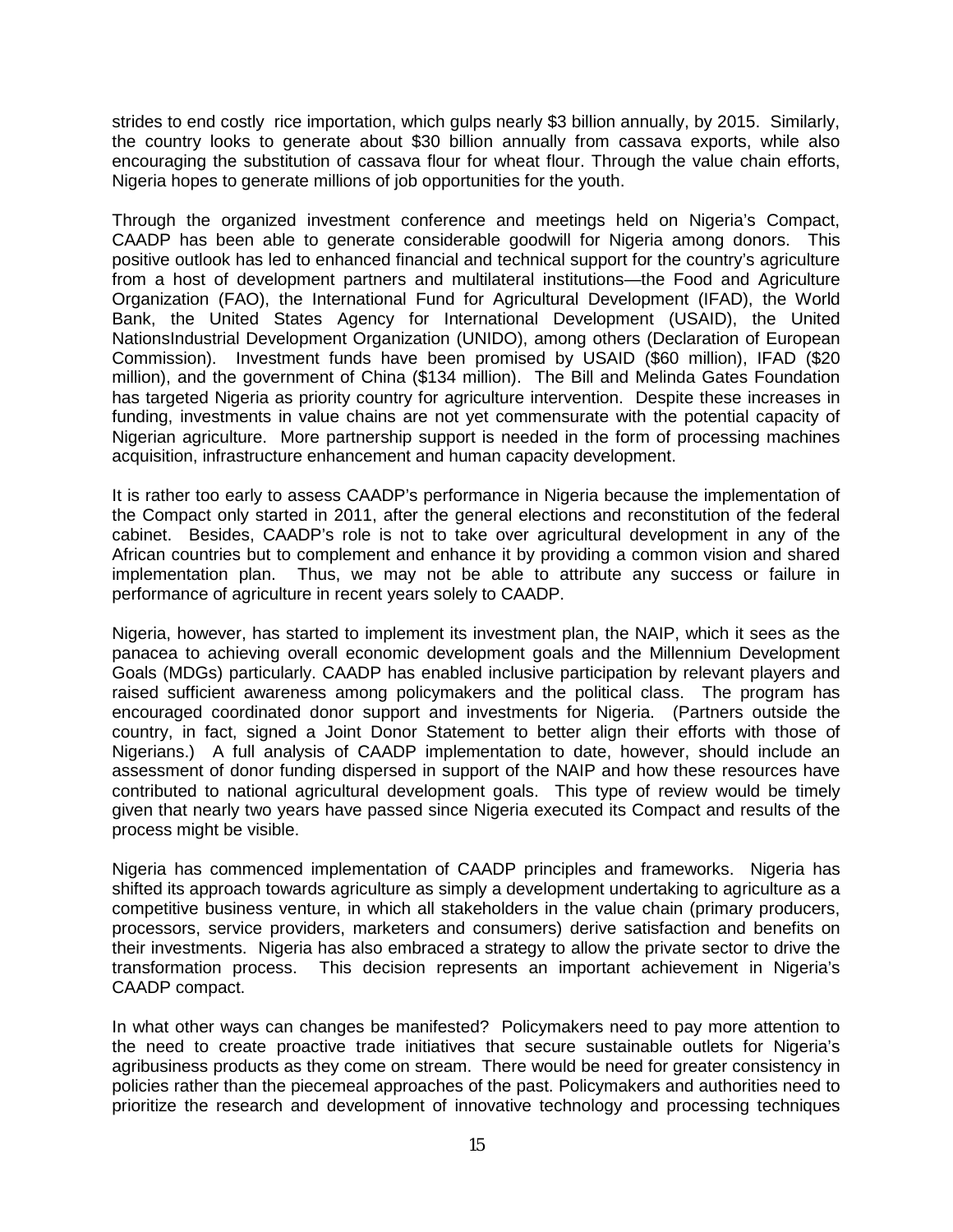that are needed to support the emerging agribusiness sector, which will power Nigeria's agricultural transformation currently being pursued.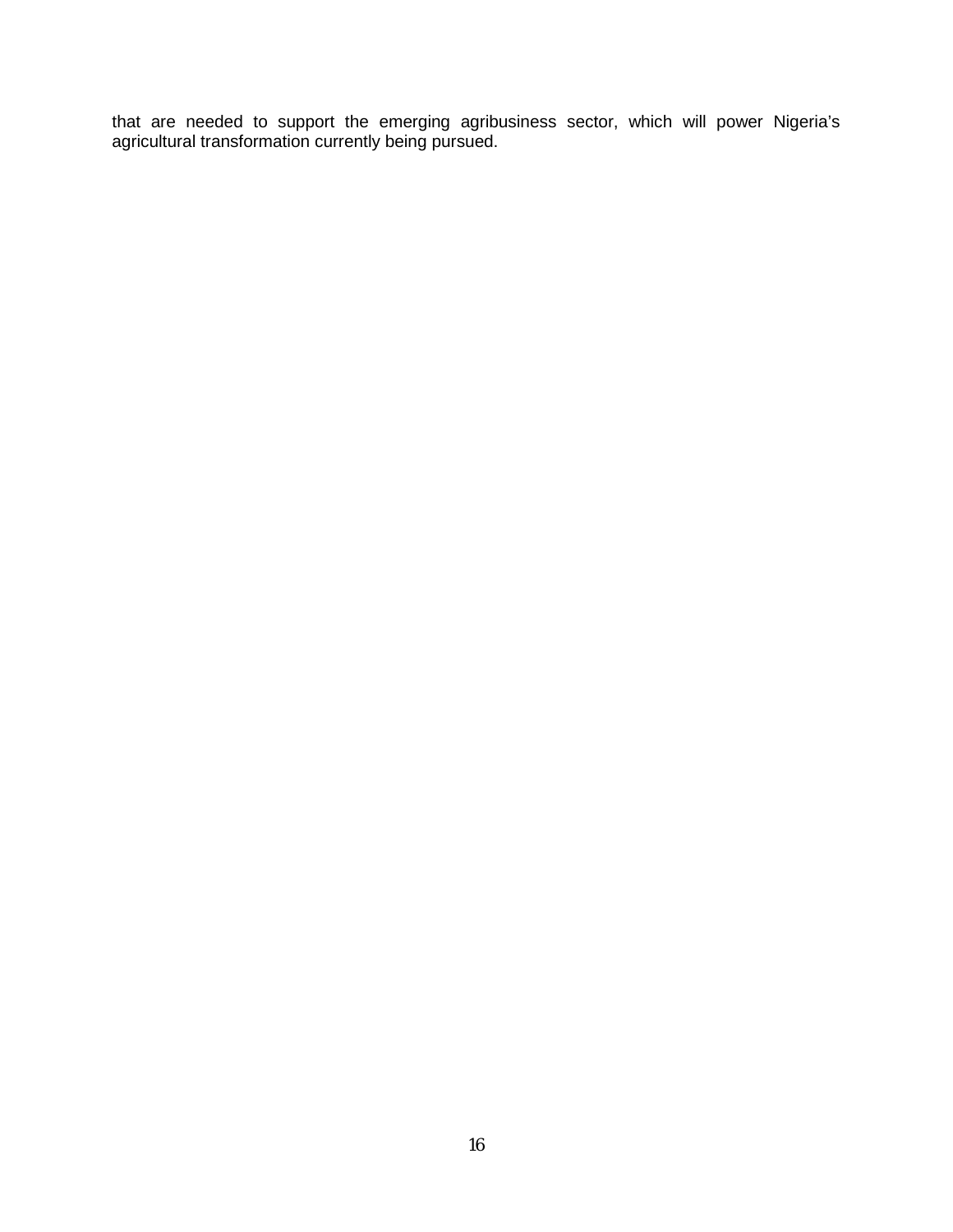## **CAADP and Agricultural Sector Governance Reforms Processes in Kenya Dr. John Omiti KIPPRA Nairobi, Kenya**

Among the most important pieces of legislation that Kenya's parliament are currently considering are four bills dealing with the country's agricultural sector (The Star, 2012). They are the Agriculture Livestock and Food Authority Bill, the Agricultural Research Bill, the Fisheries and Livestock Bill, and the Crops Bill. Collectively, the provisions of these bills contain are far-reaching and, to some actors, very controversial. Perhaps most significantly, they seek to consolidate a large number of the country's ministries under fewer governing authorities. The Kenya Meat Commission, the Dairy Board, and Pig Industry Board, for instance, would merge under the aegis of the Livestock Authority. The bills would also privatize and, in some cases, do away completely with many state corporations. The Coffee Board, the Sugar Board and the Cereals and Sugar Finance Corporation could be eliminated. The functions they perform would eventually be taken over by other bodies, such as the Agricultural, Livestock and Food Authority. Whether one agrees with the thrusts of these bills or not, the scope of these potential reforms constitutes one of the most significant developments with respect to Kenya's agricultural sector in recent history.

Proponents feel that these efforts are badly needed to simplify the vast and complex regulatory environment that governs Kenya's agricultural sector. Currently, 131 separate pieces of legislation enacted by the Kenyan Parliament govern the agricultural industry; 41 public institutions ensure compliance; and local authorities implement a myriad of 1,186 by-laws. Most of these pieces of legislations are out-of-date, and many regulatory institutions—which are meant to implement them—have been poorly managed. The result has been poor service delivery, especially for farmers and other stakeholders who could benefit by simplification of the regulatory environment.

Kenya has had a long history in trying to address this issue. Reforms within the agricultural sector began when the government led by President Mwai Kibaki's National Alliance of Rainbow Coalition, initiated the Strategy for Revitalizing Agriculture (SRA) in 2003. The government specifically identified "Agricultural Policy, Legal, and Regulatory Reform" as a priority within the SRA in 2004 and formed the Agricultural Policy, Legal, and Regulatory Reform Thematic Working Group (TWG) to address these issues in 2006. The TWG was chaired by a private sector representative while Ministry of Agriculture provided the secretariat, with 10 other government ministries participating, including the Attorney General and the Treasury, as well as representatives from 14 donor organizations. Donors established a basket fund through which they channeled resources to the SRA's Agricultural Sector Coordination Unit (ASCU) to fund the reform process. By April 2008, these reform efforts had led to the promulgation of the Agricultural Sector Umbrella Bill. It provided for the consolidation of all agricultural legislation and reduced the 41 different regulatory institutions within the sector to just 12. That bill, however, was tabled in the Kenyan Parliament in early 2009. In 2012, the Kenyan Parliamentary Committee on Agriculture amended the legislation, splitting it into the four bills mentioned at the start of this article.

# *CAADP's role*

To date, the CAADP process in Kenya has not dealt directly with regulatory issues, though they are stressed in the SRA. CAADP initiatives in Kenya have been primarily concerned with public sector investments and sector-wide growth trends, along with work around the programs four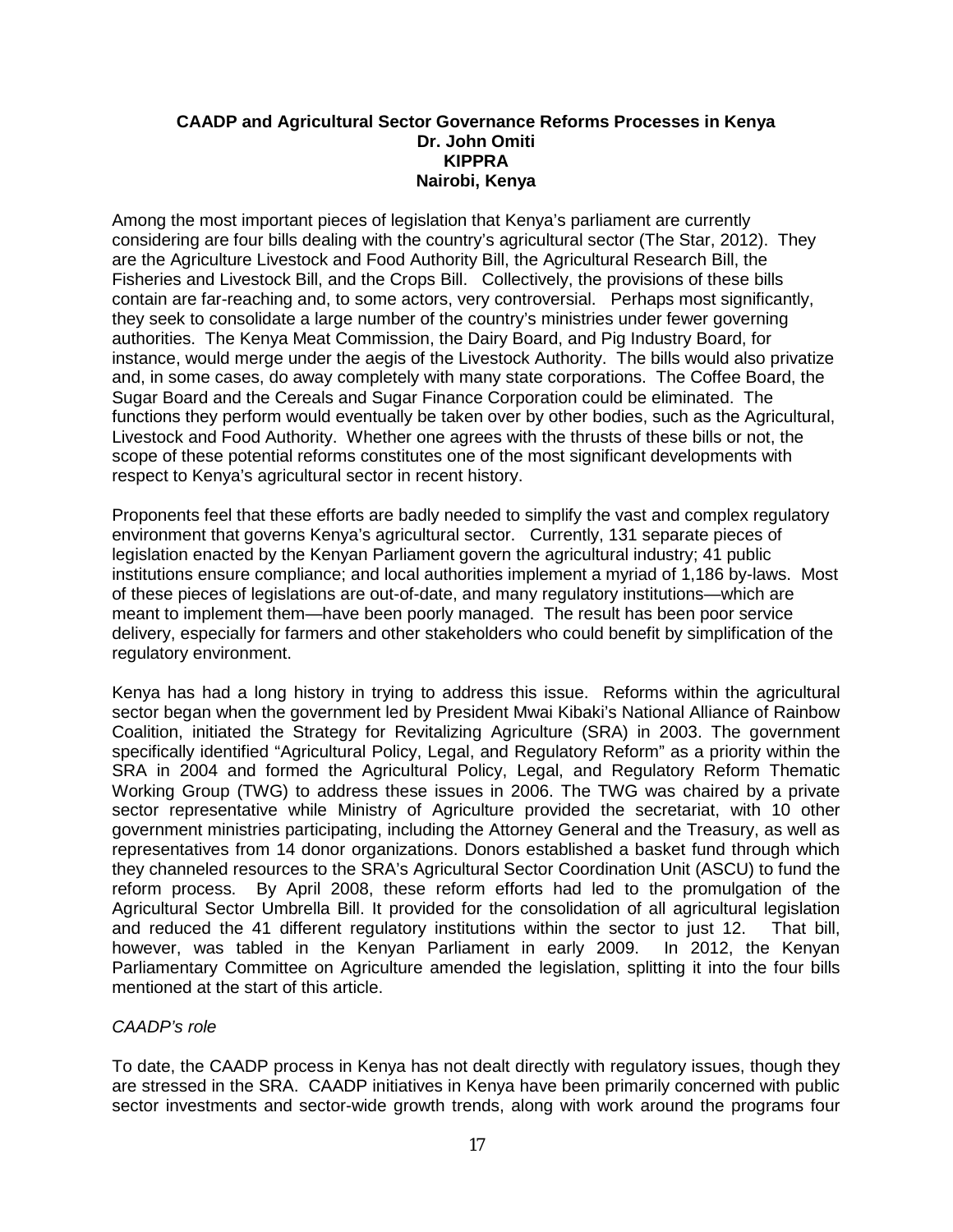pillars. CAADP efforts, for example, have supported the development of the Government of Kenya's 'Medium-Term Investment Plan for Kenya's Agricultural Sector: 2010-2015', which describes public agricultural spending strategies within the country and identifies Kenya's approach for meeting CAADP's resource and growth targets. Incidentally, Kenya has not met the CAADP goal of allocating 10% of the national budget to the agriculture sector. (However, it did, in fact, meet this standard in the first ten years after the country's independence. But in the 1980's, the allocation for agriculture fell to roughly 7%, and in the 1990's, it fell again to about 3% (Kenya Producers Coalition, 2010).)

This absence of focus on reform processes has had consequences in Kenya. For example, Kenyan policy makers working on regulatory and legal reform in the sector do not directly benefit from one of the key CAADP resources: technical guidance and peer review from CAADP's pillar institutions and support agencies. (The Regional Strategic Analysis and Knowledge Support System (RESAKSS), a CAADP support institution operated through the International Food Policy Research Institute, produced a strong peer review of Kenya's CAADP Medium Term Investment Plan in May 2012 (Mabiso, Pauw, Benin, 2012), but, tellingly, one that does not advise the Government of Kenya on regulatory reform efforts, at all.) Other initiatives, like the Intergovernmental Authority on Development's Livestock Policy Initiative (LPI), implemented by the Food and Agricultural Organization of the United Nations alongside groups such as International Livestock Research Institute, strive to address these policies and regulatory issues that impede growth. In addition to other activities, LPI seeks to support IGAD's member states with technical advice and research on the "harmonization of legislation and regulations to enhance both quality and safety of livestock inputs and products and market access for the poor" (IGAD website). CAADP could use similar models to support regulatory reform efforts, like those in Kenya.

In the future, CAADP should do more to include such discussion within its pre-existing structure. It can do so in a number of capacities. CAADP's business meeting processes, for example, could provide a strong forum for the private sector to give input to government actors regarding what a proper regulatory framework and business environment might look like, as well as advice on how these conditions might be achieved. Moreover, the CAADP wing of NEPAD could lend high-level support and ensure accountability of regulatory reform efforts, as part of its mandate is to review and assess promises and actions which countries commit to. Finally, and most fundamentally, CAADP can provide a platform to help countries think through the regulatory reforms they would like to realize. Such a role would not only be beneficial in domestic sphere, it would also be beneficial in the internationally sphere, where programs like the *New Alliance for Food Security and Nutrition* have tied agricultural, foreign investment directly to the implementation of political and regulatory reforms. The New Alliance currently works with just three countries (Ethiopia, Tanzania and Ghana), but is expected to expand broadly throughout the continent (Washington Post, 2012). As initiatives like this move forward, Kenya and other countries could benefit from increased CAADP attention to regulatory and policy reform.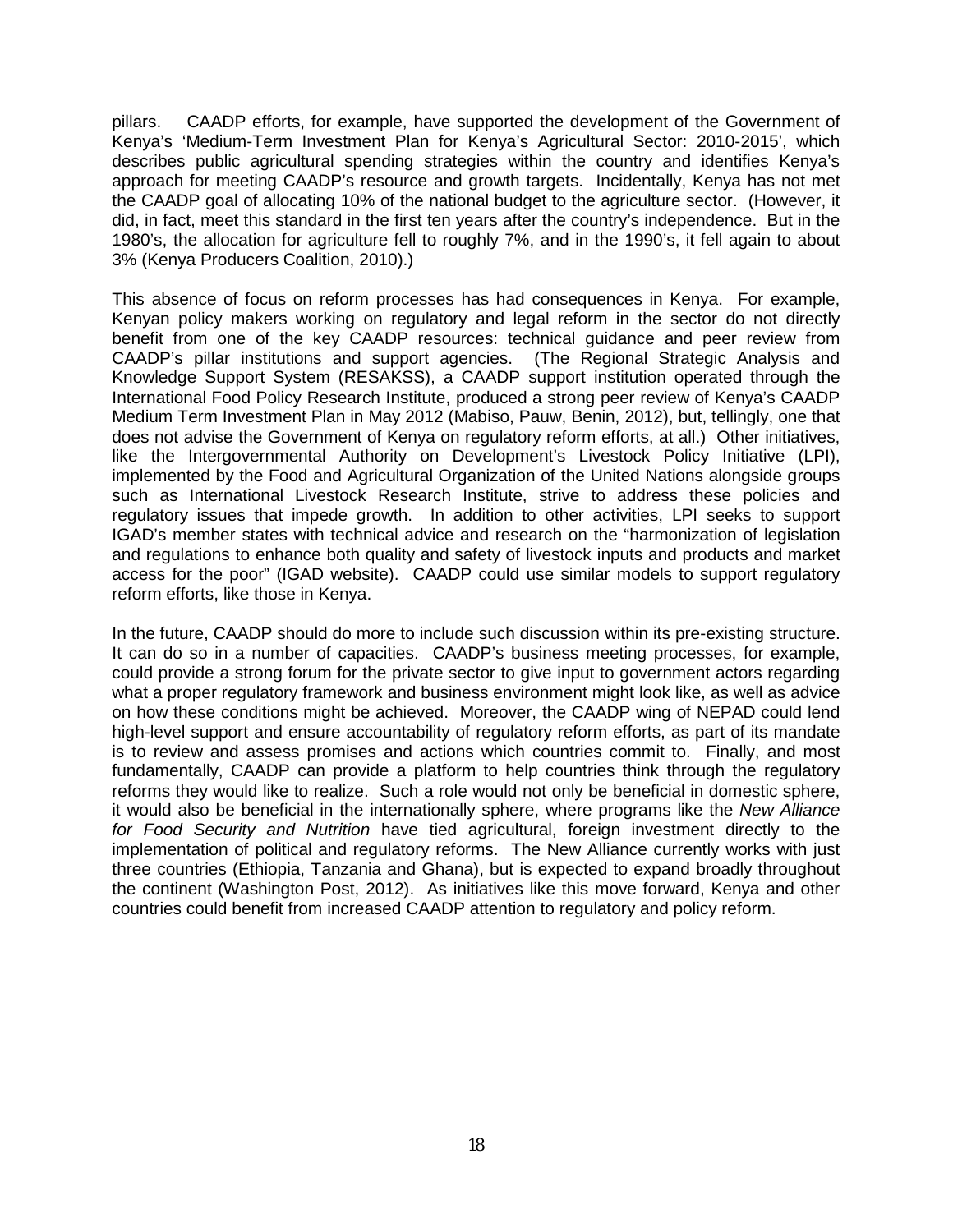# **Resources**

African Renewal 2012. *A common vision for agriculture-led growth: NEPAD adds value to Africa's farming sector, says Glenn Denning.*  [http://www.un.org/africarenewal/magazine/december-2011/%E2%80%98-common-vision](http://www.un.org/africarenewal/magazine/december-2011/%E2%80%98-common-vision-agriculture-led-growth%E2%80%99)[agriculture-led-growth%E2%80%99](http://www.un.org/africarenewal/magazine/december-2011/%E2%80%98-common-vision-agriculture-led-growth%E2%80%99)

Afun-Ogidan, D. 2012. *CAADP in a nutshell.* GREAT Insights, Volume 1, Issue 7. September 2012

Afun-Ogidan, D., and F. de Weijer. 2012. *Regional approaches to food security in Africa: Early lessons from the IGAD Regional CAADP process* (ECDPM Discussion Paper 128e)

Afun-Ogidan, D., Rampa, F. and J. Van Seters. 2012. *Getting ready for take-off: Lessons for regional CAADP.* (ECDPM Briefing Note 38)

Afun-Ogidan, D., J. van Seters and F. Rampa. 2012. *Regional approaches to food security in Africa: The CAADP and other relevant policies and programmes in EAC* (ECDPM Discussion Paper 128c)

Akande, T., Andersson, A., Djurfeldt, G. and Ogundele, F. (2011): ''Has the Nigerian Green Revolution Veered Off Track?'' in Djurfeldt, Goran, Earnest Aryeet and Aida C. Isinika eds. African Smallholders (Food crops, markets and policy). CABI.

Ashburner, J. and Kienzle, J. 2011. *Investment in agricultural mechanization in Africa: Conclusions and recommendations of a Round Table Meeting of Experts*. Agricultural and Food Engineering Technical Report. Food and Agriculture Organization of the United Nations. Rome, 2011

Benin, S., Kennedy, A., Lambert, M., McBride, L. 2010. *Monitoring African agricultural development processes and performance: A comparative analysis*. ReSAKSS Annual Trends and Outlook Report 2010. International Food Policy Research Institute (IFPRI)

Bindi, F., and Angelescu, I. 2010. *The Foreign Policy of the European Union: Assessing Europe's Role in the World*. the Brookings Institution. Washington, DC

Bwalya, Martin. 2012. *Martin Bwalya on CAADP progress. Institutional reforms vital for sustaining achievements.* Johannesburg, Jun 2012. <http://www.donorplatform.org/caadp/interviews/671-martin-bwalya-on-caadp-progress.html>

CAADP website "About CAADP" <http://www.nepad-caadp.net/about-caadp.php> Accessed Nov. 7, 2012

Delegation of the European Commission to the Federal Republic of Nigeria (undated): *Federal Republic of Nigeria – European Community Country Strategy Paper and National Indicative Programme, 2008 – 2013*. EUC.

FAO 2012. *The State of Food Insecurity in the World 2012. Food security indicators* <http://www.fao.org/publications/sofi/food-security-indicators/en/>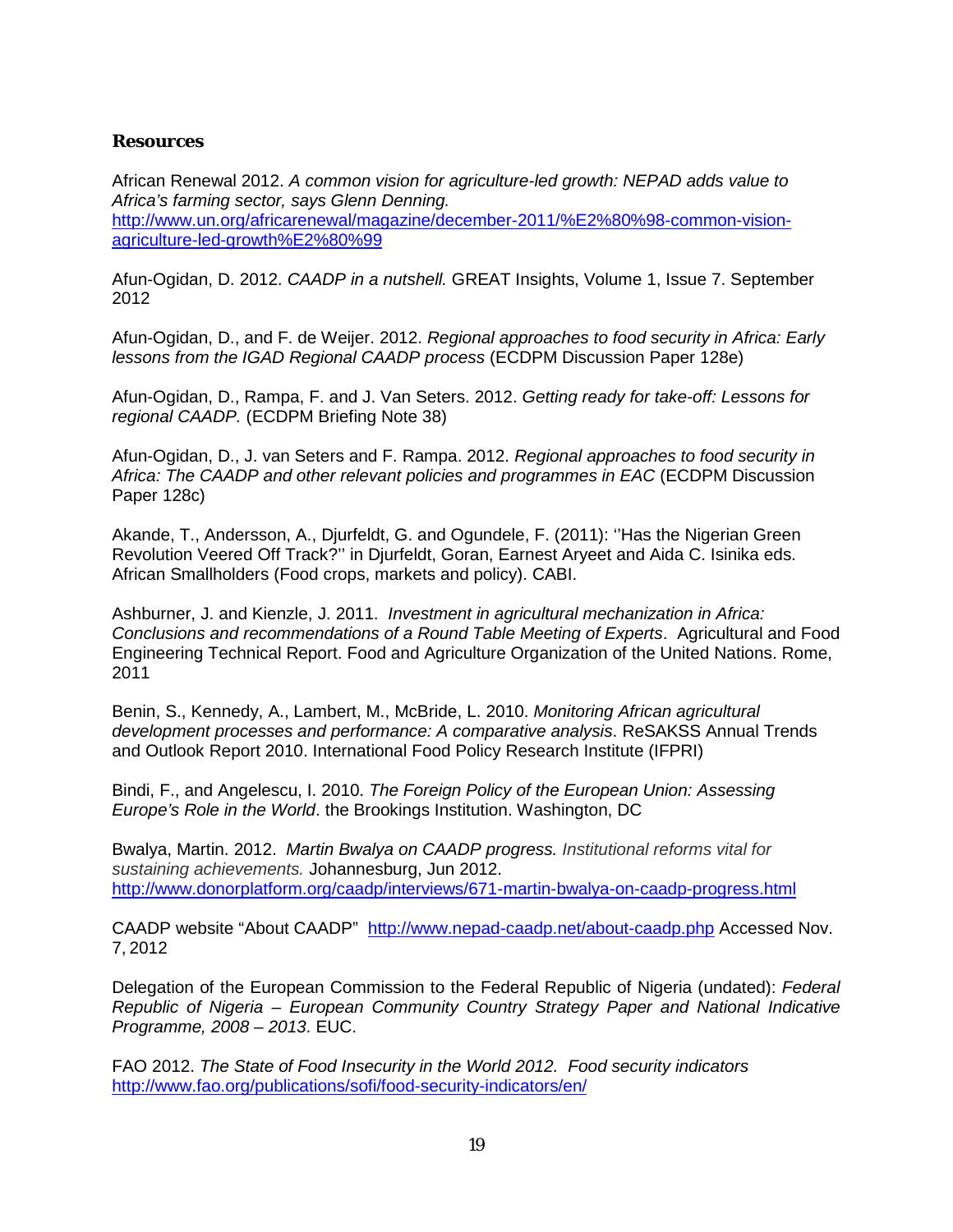Global Donor Platform for Rural Development website. <http://www.donorplatform.org/caadp/208-gafsp.html> Accessed Nov. 7, 2012

Government of Kenya 2009. *Agricultural Sector Development Strategy (ASDS) 2009-2020*. Republic of Kenya

Mabiso, A., Pauw, K., Benin, S. 2012. *Agricultural Growth and Poverty Reduction in Kenya: Technical Analysis for the Agricultural Sectoral Development Strategy (ASDS)—Medium Term Investment Plan (MTIP)* Regional Strategic Analysis and Knowledge Support System. ReSAKSS Working Paper #35. May 2012

IGAD website "Partnerships"<http://www.igad-lpi.org/partnerships/ILRI.htm> Accessed Nov. 30, 2012

Kenya Producers Coalition 2010. *Resource Allocation and Utilization in Kenya's Agriculture Sector: A Public Expenditure Review* [http://www.cgd.or.ke/4BB7BDBA-DDFE-427E-AB95-](http://www.cgd.or.ke/4BB7BDBA-DDFE-427E-AB95-EE0D39285112/FinalDownload/DownloadId-31BFC48943DDCBD987C7654B7CC47046/4BB7BDBA-DDFE-427E-AB95-EE0D39285112/documents/Resource%20Allocation.pdf) [EE0D39285112/FinalDownload/DownloadId-](http://www.cgd.or.ke/4BB7BDBA-DDFE-427E-AB95-EE0D39285112/FinalDownload/DownloadId-31BFC48943DDCBD987C7654B7CC47046/4BB7BDBA-DDFE-427E-AB95-EE0D39285112/documents/Resource%20Allocation.pdf)[31BFC48943DDCBD987C7654B7CC47046/4BB7BDBA-DDFE-427E-AB95-](http://www.cgd.or.ke/4BB7BDBA-DDFE-427E-AB95-EE0D39285112/FinalDownload/DownloadId-31BFC48943DDCBD987C7654B7CC47046/4BB7BDBA-DDFE-427E-AB95-EE0D39285112/documents/Resource%20Allocation.pdf) [EE0D39285112/documents/Resource%20Allocation.pdf](http://www.cgd.or.ke/4BB7BDBA-DDFE-427E-AB95-EE0D39285112/FinalDownload/DownloadId-31BFC48943DDCBD987C7654B7CC47046/4BB7BDBA-DDFE-427E-AB95-EE0D39285112/documents/Resource%20Allocation.pdf)

Kimenyi, M., Moyo, N., Smith J. A. 2011. *Regional Approach to Managing Africa's Food Shocks*. Aug. 2011

<http://www.brookings.edu/research/opinions/2011/08/23-africa-food-shocks-kimenyi>

National Planning Commission (2010): *Nigeria: Vision 20:2020 – Economic Transformation Blueprint.* October Publishing.

NEPAD 2010 (a). *Accelerating CAADP Country Implementation: A guide for Implementers*  [http://www.caadp.net/pdf/CAADP\\_imp\\_guide\\_WEB.pdf](http://www.caadp.net/pdf/CAADP_imp_guide_WEB.pdf)

NEPAD Planning and Coordinating Agency 2010 (b). November 2010 *Highlighting the Successes*

[http://www.nepad.org/system/files/Highlighting%20the%20successes%20280611%20v3%200%](http://www.nepad.org/system/files/Highlighting%20the%20successes%20280611%20v3%200%20web.pdf) [20web.pdf](http://www.nepad.org/system/files/Highlighting%20the%20successes%20280611%20v3%200%20web.pdf) 

NEPAD Planning and Coordinating Agency 2010 (c). *CAADP Review: Renewing the commitment to Africa agriculture*. April 2010 <http://www.nepad.org/system/files/CAADP%20Review%20-%20March%2020101.pdf>

NEPAD Agency. 2011. *2011 Annual Report.* <http://www.nepad.org/system/files/NEPAD%202011%20Annual%20Report%20-%20FINAL.pdf>

NEPAD, African Union. 2012. *Countries with compacts/Investment Plans – March 2012* [http://www.caadp.net/pdf/Table%201%20Countries%20with%20Investment%20Plans%20ver15](http://www.caadp.net/pdf/Table%201%20Countries%20with%20Investment%20Plans%20ver15%20(2).pdf) [%20\(2\).pdf](http://www.caadp.net/pdf/Table%201%20Countries%20with%20Investment%20Plans%20ver15%20(2).pdf)

Rampa, F., J. van Seters and D. Afun-Ogidan. 2012*. Regional approaches to food security in Africa: The CAADP and other relevant policies and programmes in SADC* (ECDPM Discussion Paper 128b).